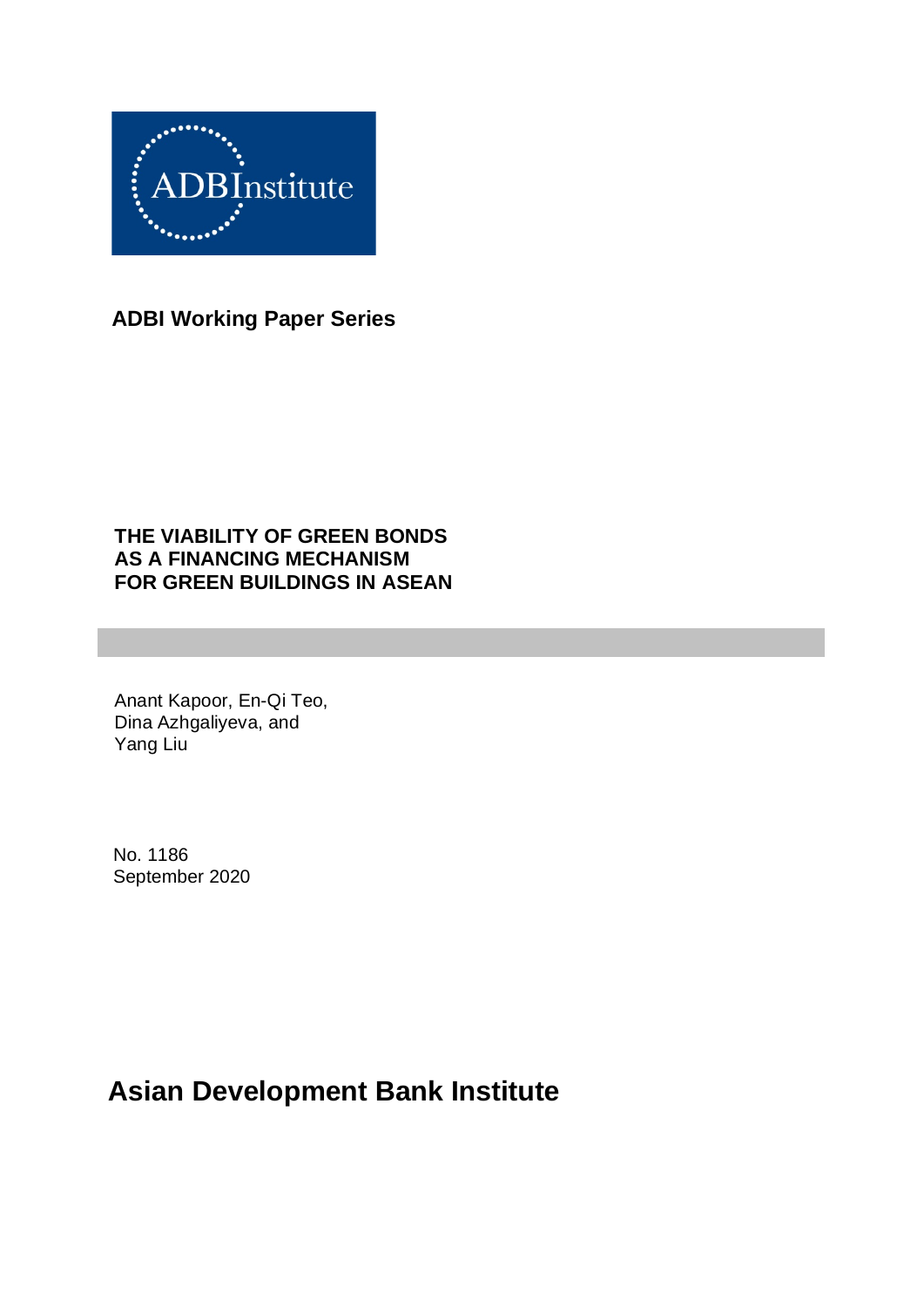Anant Kapoor is cofounder of Punya and a graduate of Singapore Management University in Singapore. En-Qi Teo is a graduate of National University of Singapore in Singapore. Dina Azhgaliyeva is a research fellow at the Asian Development Bank Institute in Tokyo. Yang Liu is a principal economist at the African Development Bank in Côte d'Ivoire.

The views expressed in this paper are the views of the author and do not necessarily reflect the views or policies of ADBI, ADB, its Board of Directors, or the governments they represent. ADBI does not guarantee the accuracy of the data included in this paper and accepts no responsibility for any consequences of their use. Terminology used may not necessarily be consistent with ADB official terms.

Working papers are subject to formal revision and correction before they are finalized and considered published.

The Working Paper series is a continuation of the formerly named Discussion Paper series; the numbering of the papers continued without interruption or change. ADBI's working papers reflect initial ideas on a topic and are posted online for discussion. Some working papers may develop into other forms of publication.

Suggested citation:

Kapoor, A., E.-Q. Teo, D. Azhgaliyeva, and Y. Liu. 2020. The Viability of Green Bonds as a Financing Mechanism for Green Buildings in ASEAN. ADBI Working Paper 1186. Tokyo: Asian Development Bank Institute. Available: https://www.adb.org/publications/viabilitygreen-bonds-financing-mechanism-green-buildings-asean

Please contact the authors for information about this paper.

Email: enqiteo@u.nus.edu

Asian Development Bank Institute Kasumigaseki Building, 8th Floor 3-2-5 Kasumigaseki, Chiyoda-ku Tokyo 100-6008, Japan

Tel: +81-3-3593-5500 Fax: +81-3-3593-5571 URL: www.adbi.org E-mail: info@adbi.org

© 2020 Asian Development Bank Institute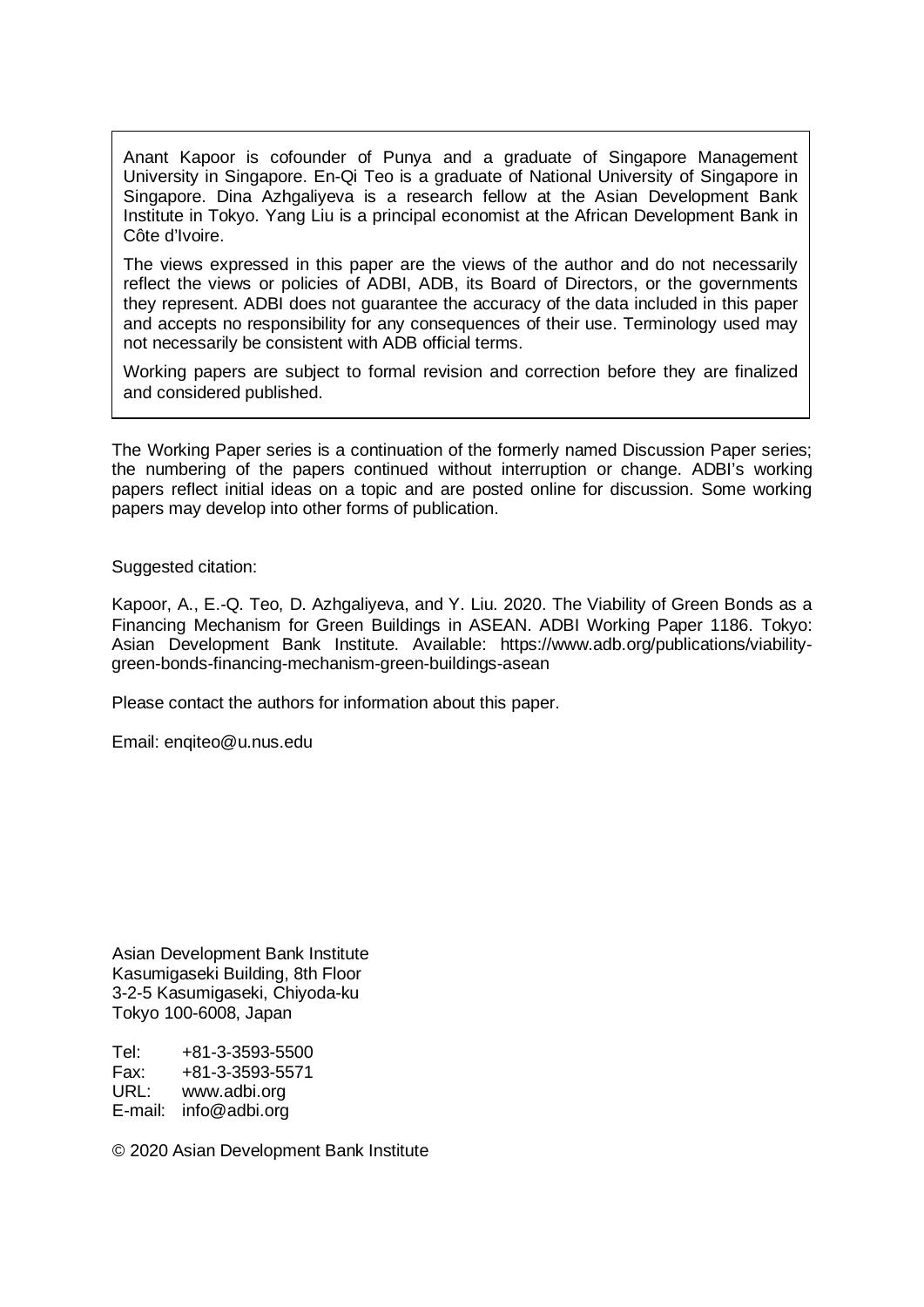#### **Abstract**

As the growth of energy demand outstrips that of energy supply in Southeast Asia, it becomes imperative for ASEAN member states to seek energy efficiency improvements for sustained energy security. While green buildings have an overall low penetration rate in ASEAN, when compared to the rest of the world, a relatively large proportion of green bond proceeds in ASEAN have been channeled to financing green buildings. Green bonds hold vast potential as a financing mechanism, and the importance of green bonds as a funding source for green buildings in ASEAN is projected to increase in the future. ASEAN governments can encourage the use of this source of finance to address underinvestment in green buildings through providing information on raising funds through green bonds, endorsing investment in green buildings through codifying green building standards, and promoting local currency bond financing through domestic investors.

**Keywords:** green buildings, green bonds, energy efficiency, ASEAN, green *sukuk*, ICMA green bond principles, ASEAN green bond standards, sustainable finance

**JEL Classification:** Q28, Q42, Q43, Q53, G2, G3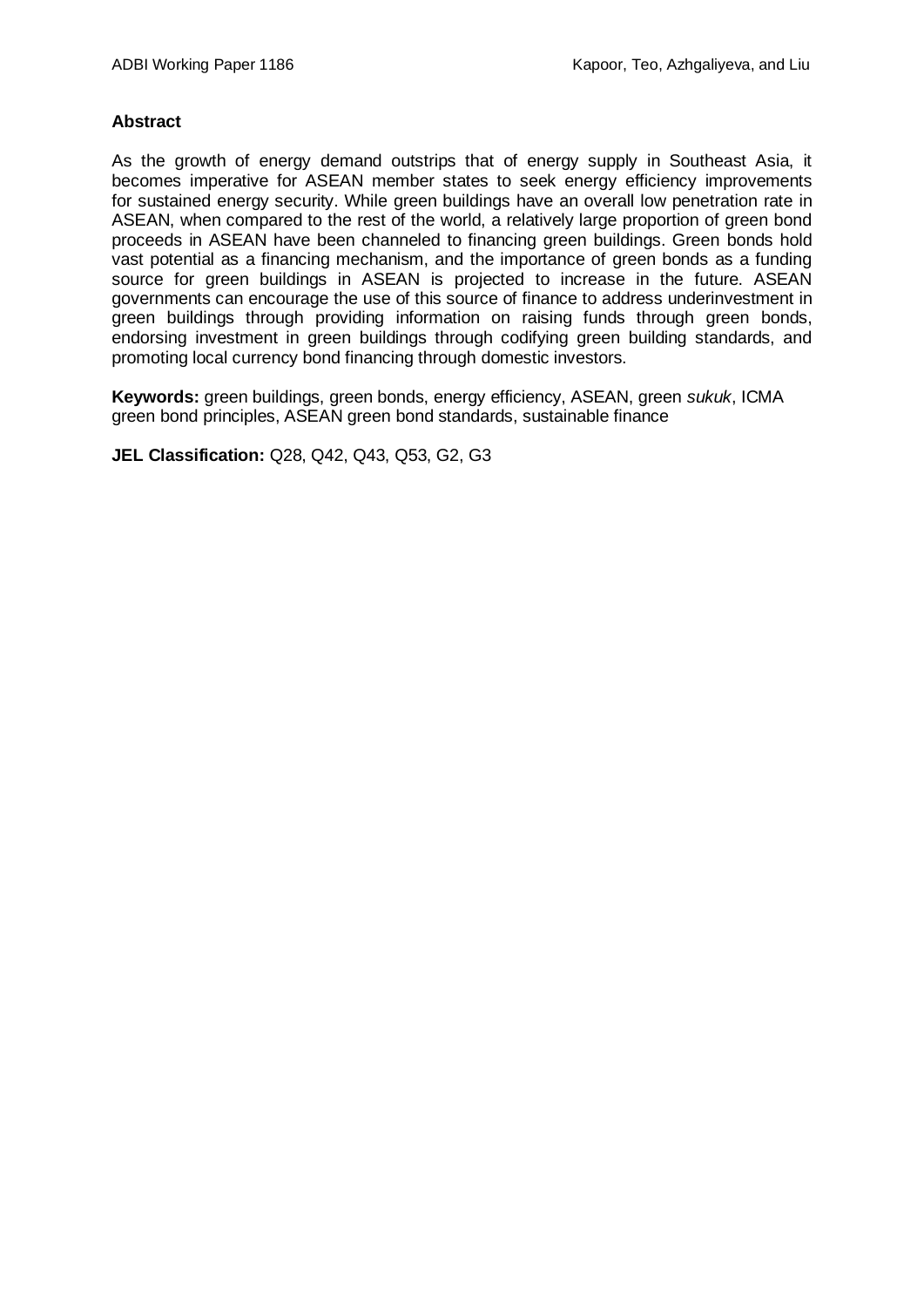## **Contents**

| 1. |                          |                                                                                                                                                                                                           |  |  |  |  |  |
|----|--------------------------|-----------------------------------------------------------------------------------------------------------------------------------------------------------------------------------------------------------|--|--|--|--|--|
| 2. |                          |                                                                                                                                                                                                           |  |  |  |  |  |
|    | 2.1                      |                                                                                                                                                                                                           |  |  |  |  |  |
| 3. |                          | THE ISSUANCE OF GREEN BONDS TO FUND GREEN BUILDINGS  4                                                                                                                                                    |  |  |  |  |  |
|    | 3.1<br>3.2<br>3.3<br>3.4 | Green Bonds Issued to Fund Green Building Projects in ASEAN 6<br>Green Bonds as an Effective Instrument for Financing Green Buildings<br>Challenges for the Widespread Adoption of Green Bonds to Finance |  |  |  |  |  |
| 4. |                          |                                                                                                                                                                                                           |  |  |  |  |  |
|    | 4.1<br>4.2<br>4.3        | Enabling the Demand for Green Bonds Through Information Provision  12<br>Endorsement of Green Buildings Through Building Codes 12<br>Promoting Local Currency Bond Financing Through Domestic             |  |  |  |  |  |
|    |                          |                                                                                                                                                                                                           |  |  |  |  |  |
|    |                          |                                                                                                                                                                                                           |  |  |  |  |  |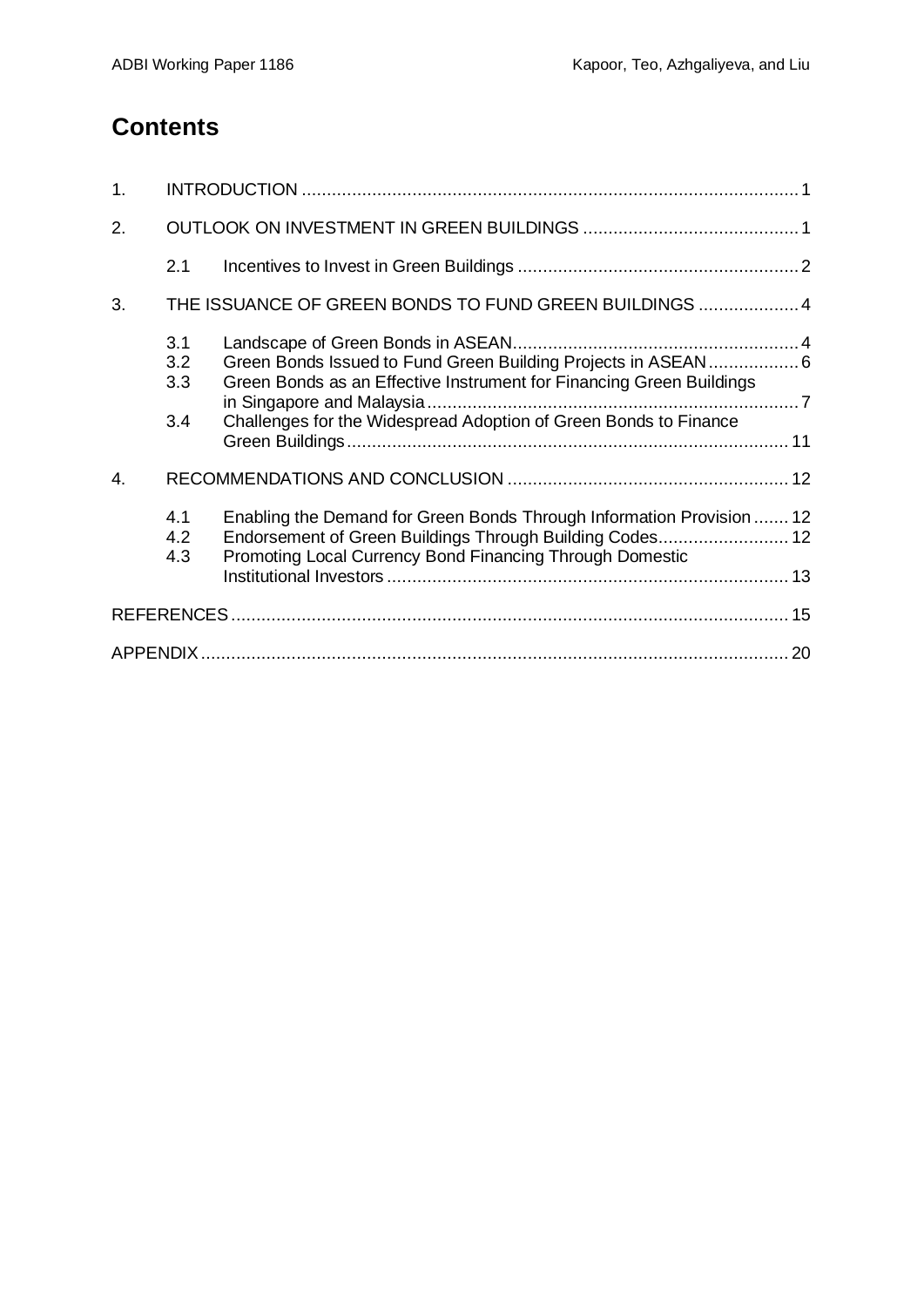# <span id="page-4-0"></span>**1. INTRODUCTION**

The building sector represents about 30% of global final energy use and its energy savings potential is massive. However, total spending on energy efficiency in the global building sector represented less than 9% of the USD4.6 trillion spent on construction and renovation in 2016 (International Energy Agency 2017b). Between 2015 and 2018, technical efficiency gains only avoided energy use equivalent to 0.7% of residential building final energy demand, while structural factors, such as increasing building floor area and adoption of appliances such as air conditioning, created additional energy demand equivalent to over 2% of final demand (International Energy Agency 2019a). Hence, it is essential to leverage innovative financing, technology, and policy tools to accelerate the transformation of buildings and construction across the world. Green buildings, which are buildings that, in their design, construction, or operation, reduce or eliminate negative environmental impacts, are a potential solution as they generate benefits for our climate and natural environment (World Green Building Council n.d.).

ASEAN has established collective targets of a 20% decrease in energy intensity (EI) by 2020 and a 30% decrease in EI by 2025, relative to the base year of 2005. As ASEAN countries experience a surge in energy demand driven by their growing populations, fast-growing economies, and improved living standards, controlling energy consumption through energy efficiency measures is a cost-effective option compared with heavy investments in energy infrastructure. Considering the massive demand for new floor area in the emerging economies, construction of green buildings and deep energy renovations of existing buildings could save around 330 exajoules in cumulative energy savings to 2060, more than all the final energy consumed by G20 countries in 2015 (International Energy Agency 2017a).

Despite such governmental efforts, in many ASEAN countries there has not yet been sufficient penetration of green buildings in the Southeast Asian region (Baker 2019). Meanwhile, the green bond market is emerging in ASEAN as an important source of financing for projects or assets with positive environmental or climate change mitigation benefits. Green bonds differ from conventional bonds because their proceeds are devoted to environmentally beneficial investments with specific impact achieved for a given period of time (Asian Development Bank 2018). In the ASEAN green bond market, green buildings are one of the main projects green bonds are issued to fund.

Might green bonds be a mechanism through which investment in green buildings in ASEAN can be increased? In this paper, we first discuss the current incentives for investment in green buildings and the reasons why investment in green buildings has remained lackluster despite these incentives. We then examine the outlook on green bonds in ASEAN and the potential of green bonds as a main source of funds for green building projects, finding that green bonds are a suitable funding source for green buildings in ASEAN. Thereafter, we turn to looking at the challenges that may present themselves in using green bonds to finance green building projects. Finally, we conclude with a discussion on recommendations for the future.

## <span id="page-4-1"></span>**2. OUTLOOK ON INVESTMENT IN GREEN BUILDINGS**

While there are various benefits to investing in green buildings, these benefits do not seem to be fully appreciated and thus internalized by the market. In both developed and developing economies, energy efficiency investments in buildings are often considered a risk. Financial incentives, including conventional loan and debt finance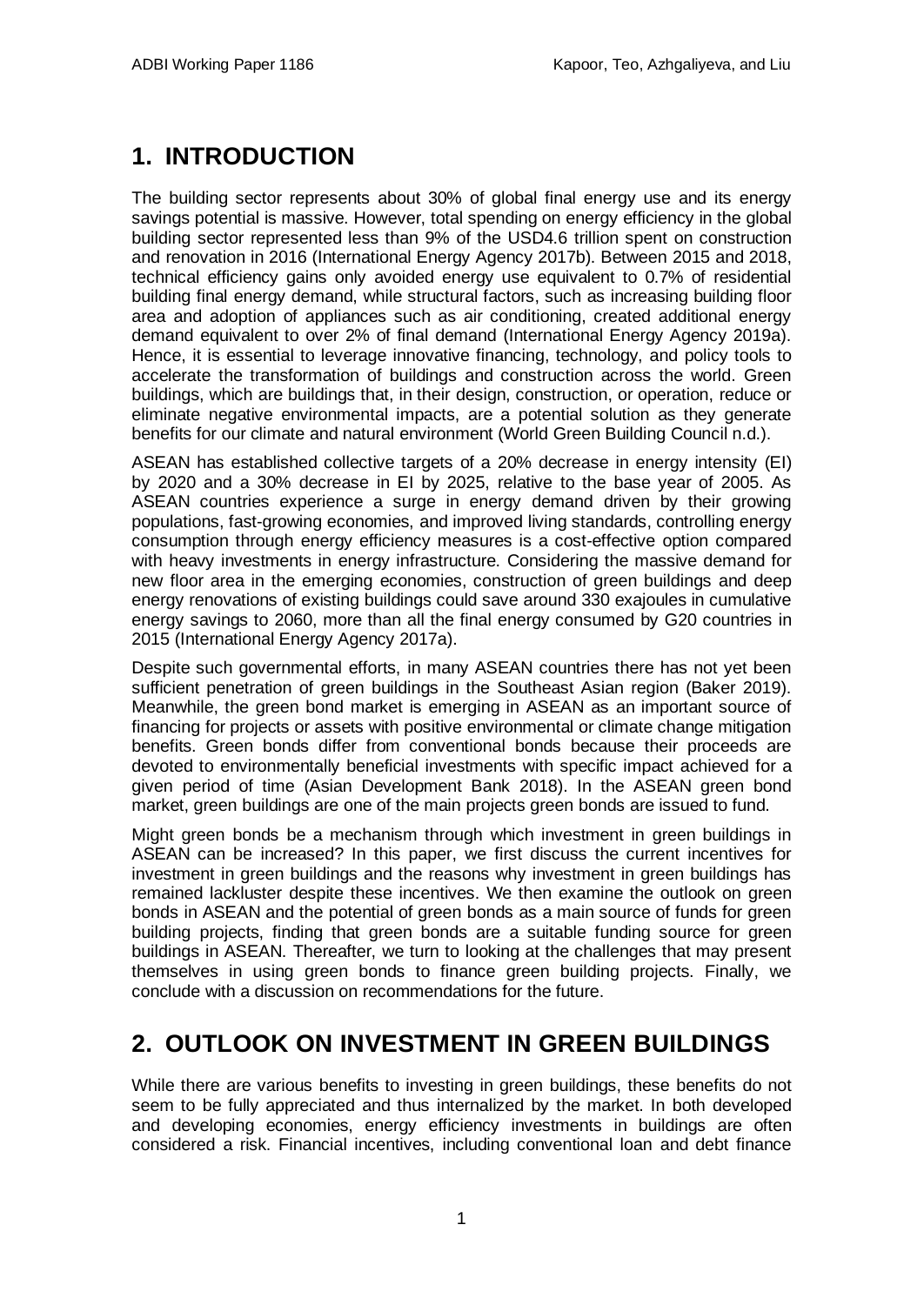and innovative green bonds, must be put in place to encourage the take-up of energyefficient technologies and reward energy conservation practice. This section explores the current incentives for investment in green buildings, as well as the reasons why the market is not sufficiently moved by these incentives to realize the full benefits of green buildings through investing at the appropriate level.

## <span id="page-5-0"></span>**2.1 Incentives to Invest in Green Buildings**

#### **2.1.1 Government Initiatives to Encourage Green Buildings**

Across the world, there is still a lack of policy to drive energy efficiency investments in buildings. As of 2016, nearly 70% of final energy use in buildings globally was not covered by mandatory codes and standards, and currently two-thirds of countries still do not have comprehensive building energy codes to cover the construction of new buildings (International Energy Agency 2017b).

Increasingly, ASEAN governments are implementing policies to mandate and providing incentives to encourage green developments in the built environment. The Brunei Darussalam government implemented the Energy Efficiency and Conservation (EEC) Building Guidelines for the Nonresidential Sector in 2015, which mandates that the Energy Efficiency Index (EEI) for government buildings is set at 175 kWh/m<sup>2</sup> (Thambipillai and Pang 2019). In Cambodia, the National Policy, Strategy, and Action Plan on Energy Efficiency, established in 2013, encourages adherence to newly designed green construction guidelines (Asia Pacific Energy 2013).

In Jakarta, Indonesia, most new Grade A office buildings will have to achieve GREENSHIP certification. GREENSHIP is a local green rating tool for buildings (Noonan 2018). The Jakarta, Indonesia Ministry of Public Works and Housing (MPWH) Regulation No. 2 of 2015 also contains compulsory, voluntary, and recommended actions for energy efficiency improvements. To encourage green buildings, Malaysia has also adopted various rating tools, such as the Green Building Index (GBI) in 2009, and the Green Performance Assessment System in Construction (Green PASS) for government buildings in 2012 (Hamid et al. 2014). The Malaysian government additionally provides incentives, mostly in the form of tax breaks, to developers for buildings that meet the criteria to be certified under the GBI (Aliagha et al. 2013).

The Philippines, Singapore, Thailand, and Viet Nam have also adapted building energy performance measurement tools to their contexts, and respectively use Building for Ecologically Responsive Design Excellence (BERDE) (Culiao, Tae, and Kim 2018), the Building and Construction Authority (BCA) Green Mark scheme (Building and Construction Authority n.d.), Thai's Rating of Energy and Environmental Sustainability (TREES) (Thanakan and Inkarojrit 2018), and LOTUS (Nguyen and Gray 2016). In particular, Singapore's BCA Green Mark scheme is internationally recognized, used within many countries in ASEAN, and associated with a sale premium for certified buildings in Singapore (Poe 2017).

#### **2.1.2 Economic Benefits of Investment in Green Buildings**

Furthermore, green buildings are a lucrative investment (Eichholtz, Kok, and Quigley 2013). In ASEAN, green buildings appear to be a lucrative investment. Empirical evidence suggests that there are cost savings associated with green buildings in Malaysia (Dwaikat and Ali 2018). In the Singapore context, green buildings yield higher returns on investment than their counterparts (Addae-Dapaah and Chieh 2011; Deng and Wu 2014; Heinzle, Boey, and Low 2013; Ho, Rengarajan, and Lum 2013). Residential buildings that have achieved green certification also command a premium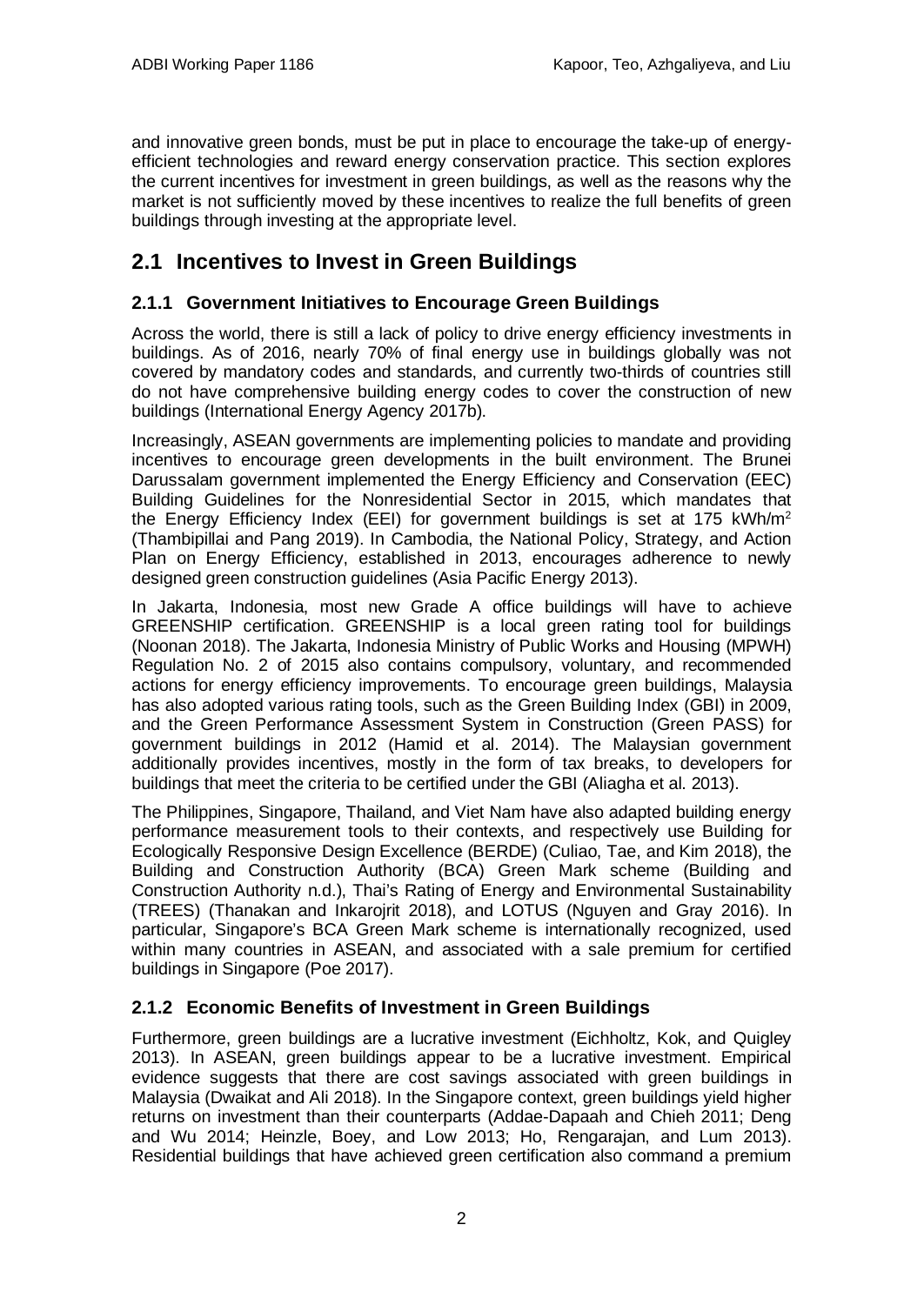in the housing market (Fesselmeyer 2018). This is consistent with trends in other countries, where occupants also prefer green buildings, as revealed by a higher willingness to pay (Robinson et al. 2016).

Despite the multiplicity of benefits that accrue from green buildings, there has been chronic underinvestment in green buildings in Southeast Asian cities, in which the green building penetration rate, like most other Asian cities, is lower than the global average (Hill 2017). The perception of high upfront costs, a mismatch between the life of the asset and its holding period in a portfolio, and misplaced incentives of market participants have adversely affected investment in green buildings.

#### **2.2 Barriers for Investment in Green Buildings in ASEAN**

In this section, we cover four barriers for investment in green buildings specifically before discussing three barriers for investment in energy efficiency in general.

One of the main overarching reasons for a lack of investment in green buildings is the split incentives in the buildings market: While owners and occupants may enjoy the cost savings associated with improved energy performance, developers have to bear the upfront costs of construction. Among developers, there exists a perception that the construction of green buildings would involve large upfront costs (Zweigwhite 2010).

Another reason for inadequate investment in green buildings is that incentives and benefits are structured to discourage such investment among market participants such as developers, bankers, and building owners. Developers are hesitant to absorb the additional upfront costs of green building design when the cost savings will only accrue for the owners (Deng and Wu 2014). Bankers are reluctant to release funds for additional capital costs, as they wish to avoid the increase in nonpayment risk by minimizing the capital investments. Furthermore, these market participants are unwilling to put systems in place to validate savings that result from energy-efficient equipment. Energy savings can only be visible with *ex post* assessment, and thus will not be fully materialized in the event that the green building pipeline is inadequately designed. The market value of these savings is also subject to energy price uncertainty. Hence, owners are deterred from investment due to uncertain savings from utilities, ambiguous long-term gains, and a focus on the immediate affordability of the building (IFC 2019).

A third reason for the funding gap for green buildings is that there is a mismatch between the longevity of buildings and the relatively short holding periods for real estate assets in investment portfolios. For instance, while the lifespan of a building is 70 to 100 years, financiers hold real estate assets mostly for 7 to 10 years while building owners hold them for 10 to 15 years. There is also a mismatch between these asset holding periods and when the building's lifespan might be disrupted by climate change and/or forced compliance with harsher regulations. Hence, market participants may not be incentivized to invest in green construction, since the costs for environmentally unsustainable construction and, on the flip side, the benefits for green buildings cannot fully materialize while the market participants are in possession of the asset (IFC 2019).

Finally, the landlord has minimal incentive to make an investment in energy-efficient equipment as long as the tenant is paying the utility bill. Unless there is strong interest in reducing operational and maintenance costs among tenants, landlords will remain unwilling to switch to more energy-efficient appliances. In Singapore, this problem was particularly pronounced as the split incentives ended up providing hardly enough motivation to switch to energy-efficient technologies (ACE 2019). On the other hand, for commercial tenants, energy costs are evaluated solely as a function of the space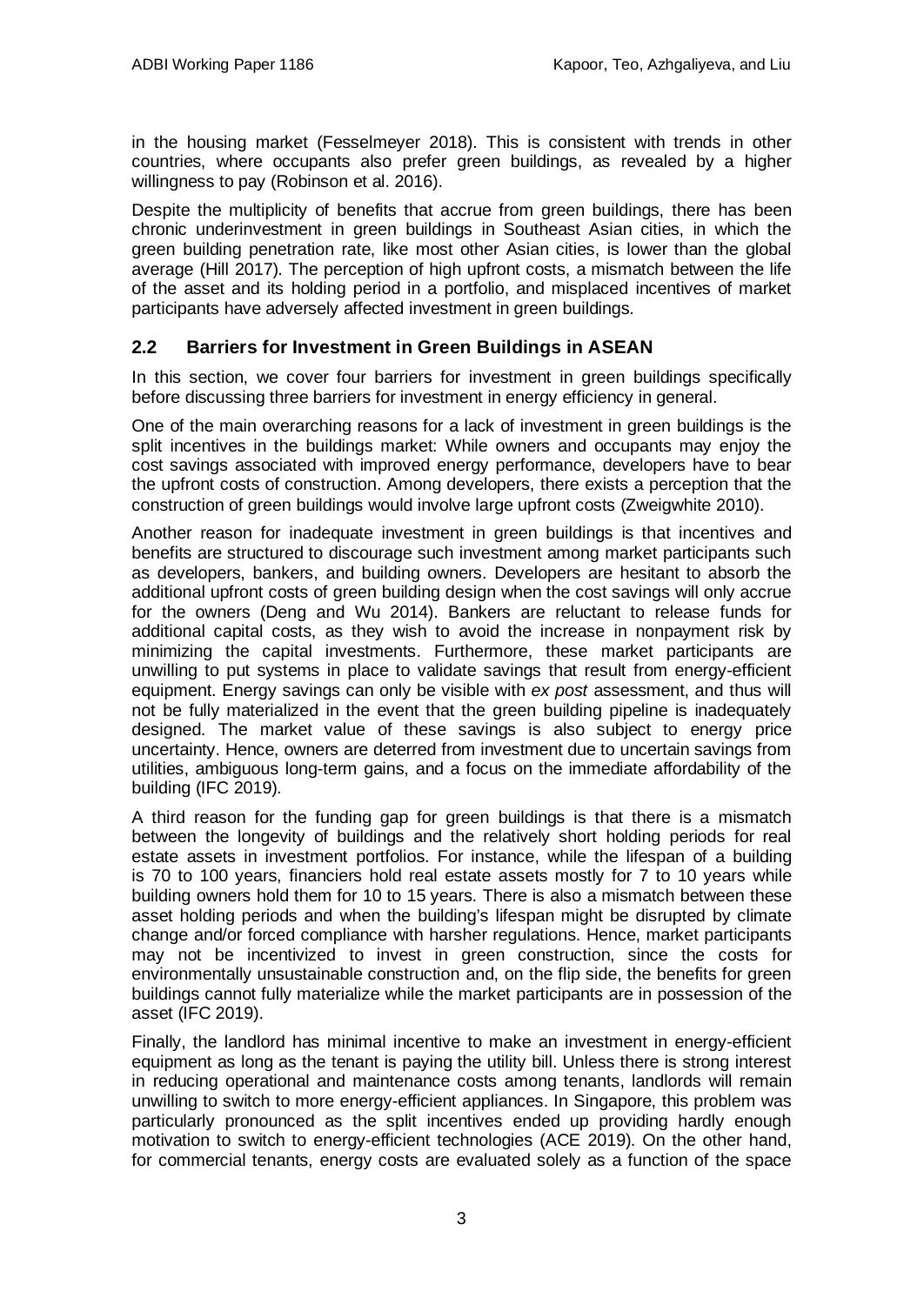occupied rather than an account of the total energy used, again leaving tenants with no incentive to lobby for more energy-efficient technologies since there are no potential cost savings to be reaped (UN ESCAP 2012).

For the above reasons, the market for green construction has punched below its weight, despite comprehensive policies to aid green building construction in many jurisdictions. This is also correlated with weak enforcement regimes, a lack of information provision, and a lack of technical capacity. Furthermore, the green building industry, being a subset of the energy efficiency space, further faces issues that are endemic in the energy efficiency market.

A lack of information about energy efficiency equipment and technologies results in financial institutions such as banks assessing their risk as too high, which leads to higher interest rates on loans (ACE 2019). The small size of energy efficiency projects also deters investors from financing such projects (ACE 2019). In the event that small energy efficiency projects cannot be bundled together to temper transaction costs, each of these small projects will remain unfinanced (Taylor et al. 2008). A final important barrier to investment in energy efficiency, including green buildings, is distorted energy prices and unfavorable tax regimes. The biggest damage arguably has been done by energy subsidies from various governments around the world, as these disincentivize the conservation of energy (UNEP 2002).

In conclusion, a combination of factors such as a lack of information about energy efficiency equipment, the small size of energy efficiency projects, and distorted energy prices are responsible for underinvestment in energy-efficient technologies. For green buildings specifically, factors such as the perception of high upfront costs, a mismatch between the life of the asset and its holding period in a portfolio, and structural incentives that incline market participants against investment in energy efficiency technology have precluded an expansion in investment.

## <span id="page-7-0"></span>**3. THE ISSUANCE OF GREEN BONDS TO FUND GREEN BUILDINGS**

Green bonds may potentially be an important financing mechanism to encourage sustainability in the built environment. Globally, the demand for green bonds is high due to an increasing emphasis on impact investing (Castillejos-Petalcorin et al. 2018), and green bonds may be especially important as a tool for raising funds for environmental sustainability-related projects in developing countries (Banga 2019). The following section will provide an overview of the landscape of green bonds in ASEAN and beyond.

### <span id="page-7-1"></span>**3.1 Landscape of Green Bonds in ASEAN**

The global market for green bonds has also grown strongly since the first green bond was issued just over a decade ago. By November 2018, cumulative bond issuance had exceeded USD500 billion. Although this growth is encouraging, it is important to put it in perspective. In 2018, the global bond market was worth roughly USD100 trillion (Bank for International Settlements 2019). Green bonds represent only 0.5% of the total, and green bonds for energy efficiency accounted for a mere 0.05% of global debt security issuance in 2018 (International Energy Agency 2019b).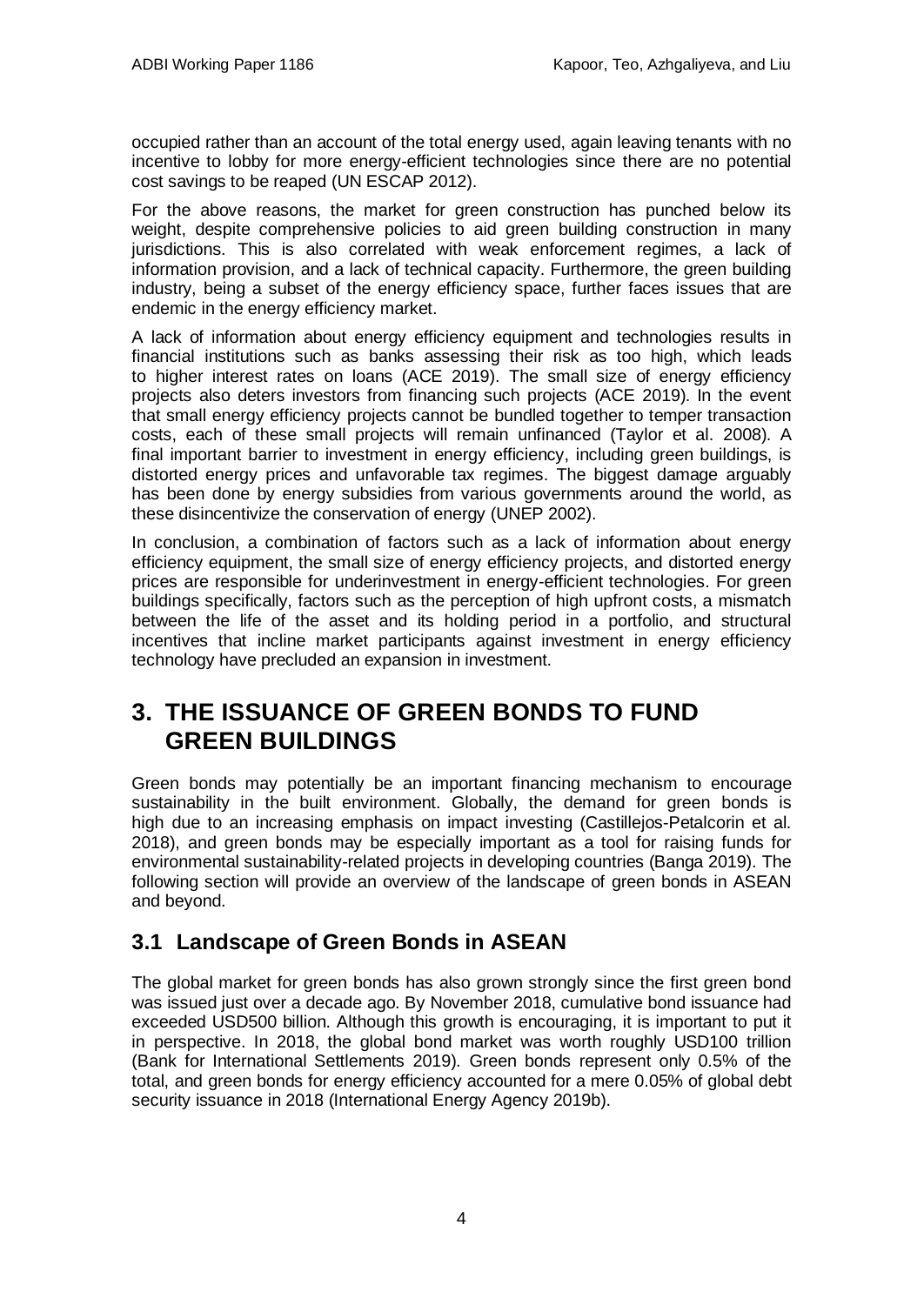A total of 406 green bonds have been issued from 2016 to date as recorded in the Bloomberg terminal. As can be seen from Figure 1, the number of green bonds issued in ASEAN remains relatively small compared to the rest of the world.



**Figure 1: Amount of Green Bond Issuance in ASEAN Relative to Rest of World**

Source: Authors' own using data from Bloomberg.

However, there is strong institutional support for green bonds as a means of financing from the governments of Indonesia, Singapore, and Malaysia. In Indonesia, green bonds are issued by the government, while in Singapore and Malaysia, issuance of green bonds is supported by green bond grants that cover the cost of labeling bonds "green" (Azhgaliyeva, Kapoor, and Liu 2020; Azhgaliyeva, Kapsalyamova, and Low 2019; Azhgaliyeva and Liddle 2020). Indonesia issued nearly half (49%) of the green bonds in ASEAN (Figure 2), coming in as the largest issuer of green bonds in ASEAN over the period 2017–2019, followed by Singapore (19%) and Malaysia (15%). Issuance of green bonds in ASEAN is growing fast. It increased by half in 2018 and nearly doubled in 2019 compared to 2017 (Figure 2). Nevertheless, ASEAN issued only around 1%‒2% of the annual global green bonds (Figure 1).



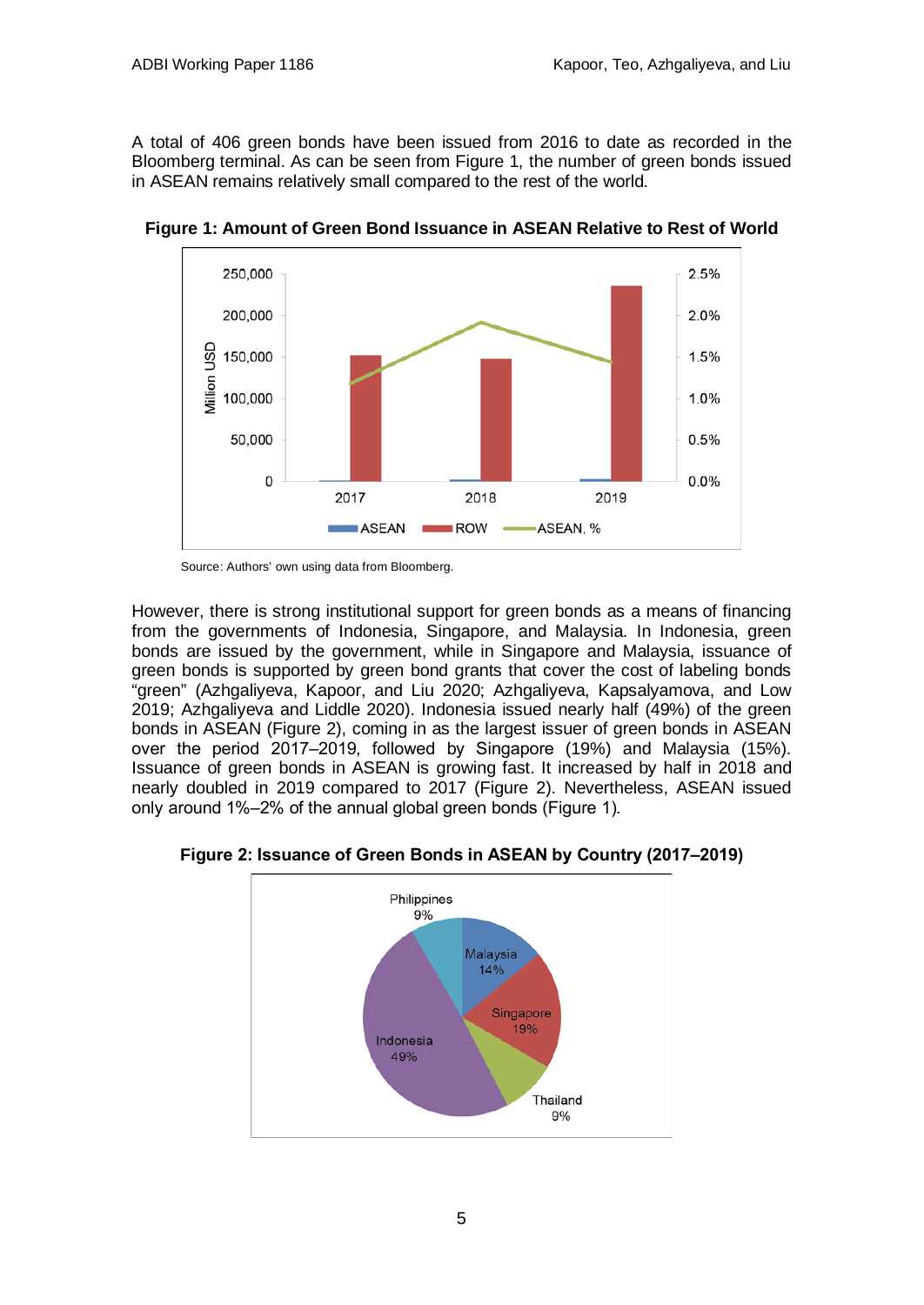

**Figure 3: Issuance of Green Bonds in ASEAN by Year**

Source: Authors' own using data from Bloomberg.

There are also special forms of green bonds, such as green *sukuk*, that have been introduced in the market. Green *sukuk*, which are green Islamic financial certificates that function in the same way as green bonds, are gaining popularity in Indonesia and Malaysia (Climate Bonds Initiative 2019). Green *sukuk* allow issuers to tap into the burgeoning Islamic finance market, and the objective of such instruments is aligned with the Islamic tenet of environmental protection (Alam, Duygun, and Ariss 2016; Muhmad and Muhmad 2018).

### <span id="page-9-0"></span>**3.2 Green Bonds Issued to Fund Green Building Projects in ASEAN**

In ASEAN, the number of green bonds issued to fund green building projects is projected to increase (Climate Bonds Initiative 2018a). Green buildings are recognized as a legitimate project that may be financed through green bonds under the International Capital Market Association Green Bond Principles (ICMA GBP) and the ASEAN Green Bond Standards (GBS). The ICMA GBP, a set of voluntary guidelines that seek to codify recommendations for transparency in the issuance of green bonds, states that green bonds may be issued to fund green building initiatives, energy efficiency improvements, and research and development in renewable energy, as well as the installation of renewable energy technology (ICMA 2018). Under the ASEAN GBS, a code of elective principles developed for the ASEAN context based on the ICMA GBP, green buildings are explicitly designated as a possible project that may be funded using green bonds (ACMF 2018).

In the ICMA Green, Social, and Sustainability bonds open-access database, of the bonds issued in ASEAN countries in 2016 or later, approximately 36% were issued specifically for green building projects. The ICMA Green, Social, and Sustainability bonds database is a compendium of resources on green bonds issued in 2016 or later. A list of green bonds and the projects they were issued to fund, as recorded in the database and with additional elaboration, is available in Table 1 in the Appendix. Another source puts the percentage of green bond proceeds going towards financing green building projects at 44% (Filkova et al. 2018). Either number obtained from the two sources is substantially above the global total, in which 18% of green bond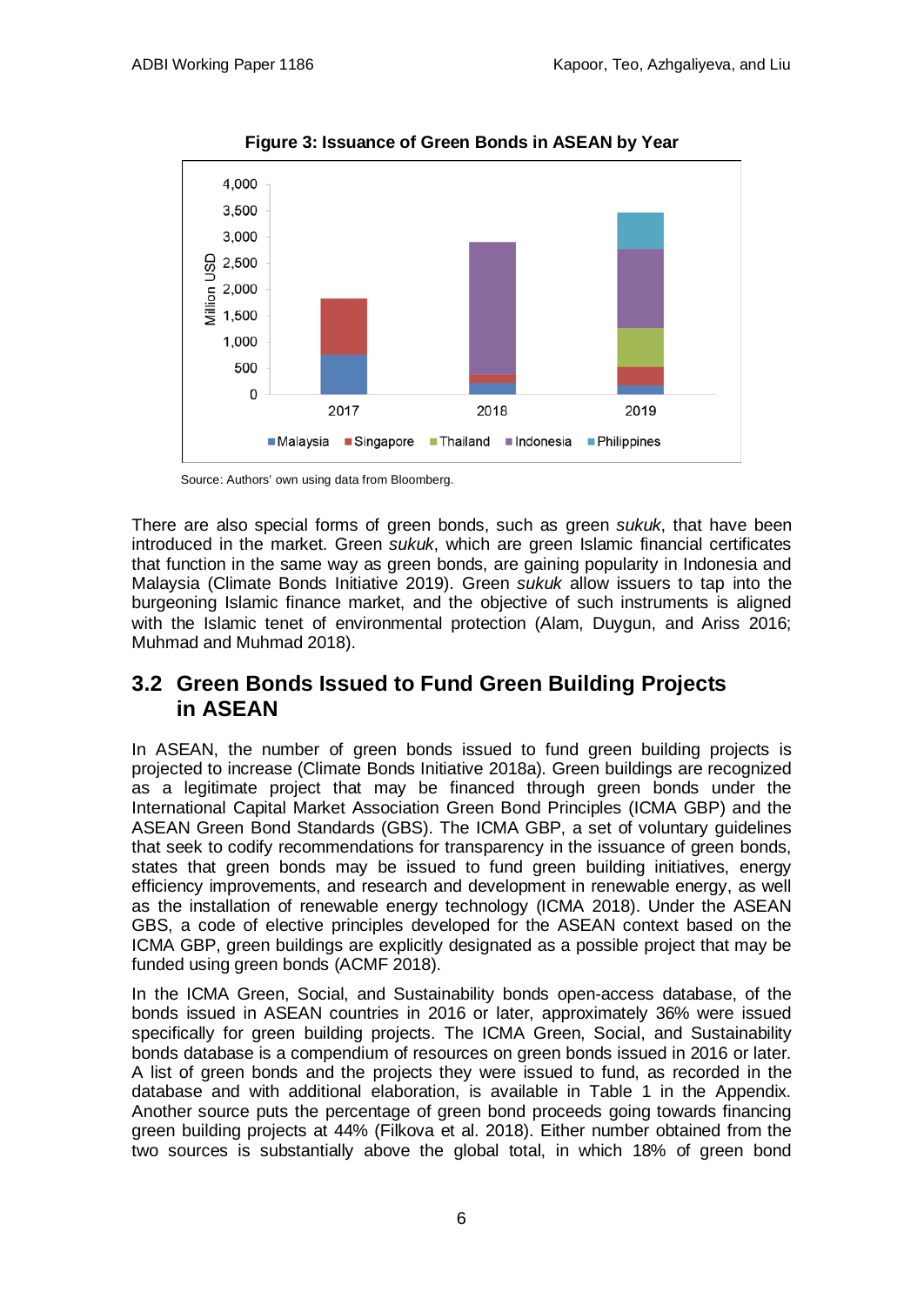proceeds are put towards funding green building projects. Figures 4 and 5 compare the use of green bond proceeds in ASEAN with that of the rest of the world.



**Figure 4: Global Use of Green Bond Proceeds**

Source: Authors' own based on data from Filkova et al. (2018).



#### **Figure 5: Use of Green Bond Proceeds in ASEAN**

Source: Authors' own based on data from Filkova et al. (2018).

## <span id="page-10-0"></span>**3.3 Green Bonds as an Effective Instrument for Financing Green Buildings in Singapore and Malaysia**

What factors may explain the relatively higher rate at which green bonds have been issued for green building projects in ASEAN, as compared to the rest of the world? We interpret this phenomenon through a demand-focused lens. One of the factors driving demand is that building design has a more sizeable impact on the energy efficiency of buildings in ASEAN member states than in many countries in the rest of the world, since Southeast Asia is in the equatorial belt, whereas many countries in the rest of the world are located in temperate zones. Differences in climate impact the effectiveness of building design choices, such as building finishes (Shi and Zhang 2011). A second reason is that there is a more urgent need for ASEAN countries,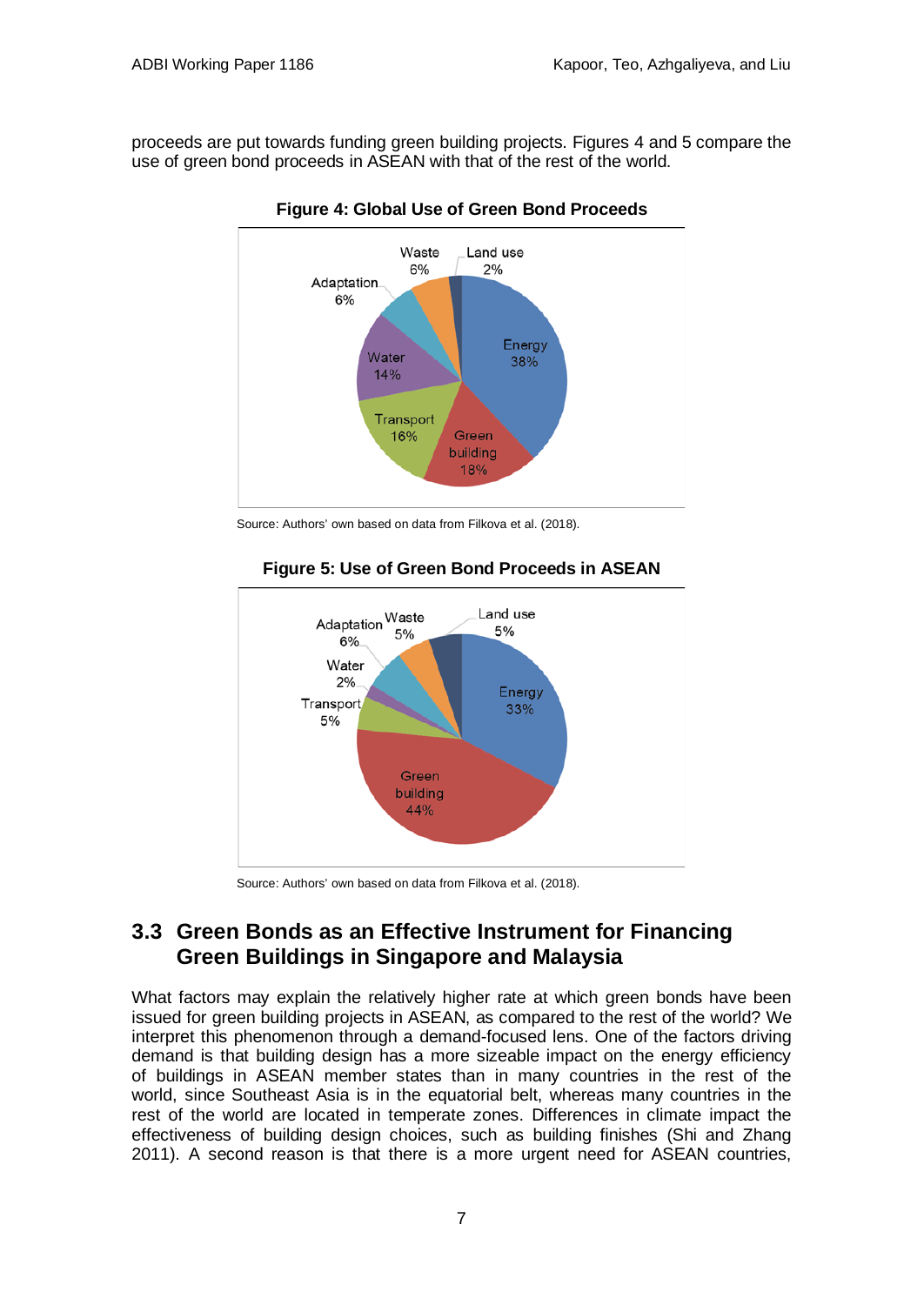which experience warmer temperatures, to adapt to the pressures of climate change through emphasizing sustainability in the built environment. Global warming reduces the warming load of buildings located in colder regions, but increases the cooling load in buildings in warmer areas (Wan et al. 2011).

Green bonds appear to be a promising financing mechanism for green building projects in ASEAN, considering that a large proportion of green bonds are currently being issued to fund such projects. In this subsection, we will focus our discussion on how green bonds may help overcome existent barriers to investment in green buildings as discussed in Section 2.2, with particular reference to three green building projects for which green bonds have been issued in Malaysia and Singapore: gateway@klia2 and Merdeka PNB118 Tower in Malaysia, and Marina Bay Financial Center Tower 3 (MBFC T3) in Singapore. We first highlight green building rating schemes in the Malaysian and Singaporean contexts to foreground later analysis of these case studies.



**Figure 6: Developments in Green Buildings in Malaysia and Singapore**

Source: Authors' own based on information from government agencies' websites and news articles.

Malaysia and Singapore are the only two countries in ASEAN that have adopted green building targets. Figure 6 above summarizes the current status of green buildings in these two countries, the targets that they have set in this sector, and a few key achievements in their progress towards achieving higher energy efficiency in their built environment.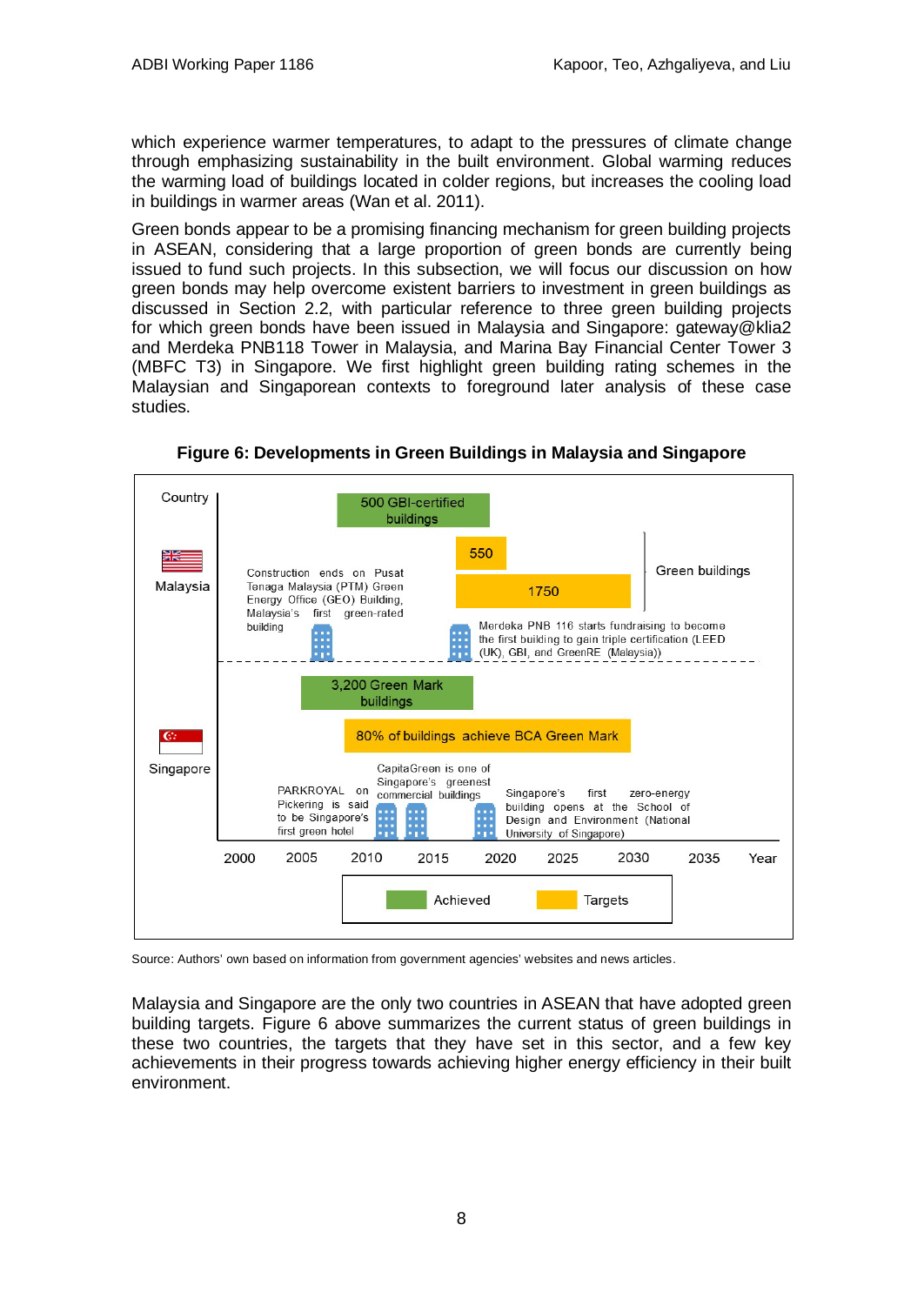Malaysia established its Green Building Index (GBI) in 2009 and Green Real Estate (GreenRE) in 2013. The GBI is a rating tool for recognizing sustainable developments in the built environment. Developments may be rated "Certified," "Silver," "Gold," or "Platinum" according to the number of points they are awarded in the rating system (Tan 2009). The Malaysian government has implemented incentives, such as tax exemptions, for GBI-certified buildings. These include investment tax breaks for costs incurred in the construction of GBI-certified buildings. There is evidence that the GBI has accelerated the movement towards environmental sustainability in the built environment in Malaysia (Aliagha et al. 2013).

On the other hand, GreenRE was set up by the Real Estate and Housing Developers' Association (REHDA) of Malaysia to drive the sustainability of the real estate industry. GreenRE is fully supported and recognized by the Malaysian government and local authorities, including the Ministry of Energy, Science, Technology, Environment, and Climate Change (MESTECC), the Malaysia Green Technology Corporation (MGTC), and the Malaysian Investment Development Authority (MIDA). Certified projects qualify for income tax allowances and incentives under the Green Tax Incentive Scheme of MIDA and the Ministry of Finance (MOF). Currently, GreenRE has a portfolio of projects covering more than 100 million square feet across Malaysia.

Singapore's Building and Construction Authority (BCA) established the Green Mark scheme in 2005 (Building and Construction Authority n.d.). This scheme certifies buildings in the Singapore built environment according to a codified set of criteria based on international best practices in green buildings, and further provides incentives for energy efficiency improvements made in buildings. There is evidence that suggests that the Green Mark rating scheme has made advances both in terms of improving the monitoring system for the energy efficiency performance of buildings and increasing awareness of the importance of green practices in the building industry. A questionnaire distributed online found that the Green Mark scheme has improved awareness of environmental issues pertaining to the built environment among professionals in the construction industry (Ng and Runeson 2008).

We now examine the difference between green bonds and traditional sources of funding, such as loans and equity investments. First of all, the advantages of bond financing should be investigated from the perspective of financing costs. Since bonds offer the opportunity to disperse ownership of the debt across a group of investors, financiers find it easier to invest through bonds as opposed to investing through loans or equity ownership. Dispersed ownership translates to distributed risks, thus contributing to a lower risk premium and therefore lowering financing costs. Furthermore, the presence of a secondary market for bonds promotes liquidity, thereby offering financiers a short-term exit strategy and a shorter payback period. Due to the capital-intensive nature of green buildings, the initial years of the project life cycle is likely to experience negative cash flows. Bond financing allows for delayed principal repayments, which enable projects to generate returns and cover the capital costs across the payback period (Yang, Park, and Zhong 2020).

For instance, on 8 November 2017, asset management firm Permodalan Nasional Berhad (PNB) issued a green *sukuk* to fund the 118-storey Merdeka PNB118 Tower, a green mixed-use building that will tap energy-efficient technology to become certified as a LEED Platinum building (Suruhanjaya Sekuriti (Securities Commission) Malaysia and World Bank Group 2019). Green features include chilled water energy storage, solar panels, daylight sensors, tenant submetering, and energy-efficient lighting (PNB 2017). At the time of issuance, this was the third-largest green *sukuk* issued in Malaysia (Wahab and Mohamed-Naim 2019). The cost of this project is projected to be fully recovered only after a decade (Kana 2019). The longer term to maturity makes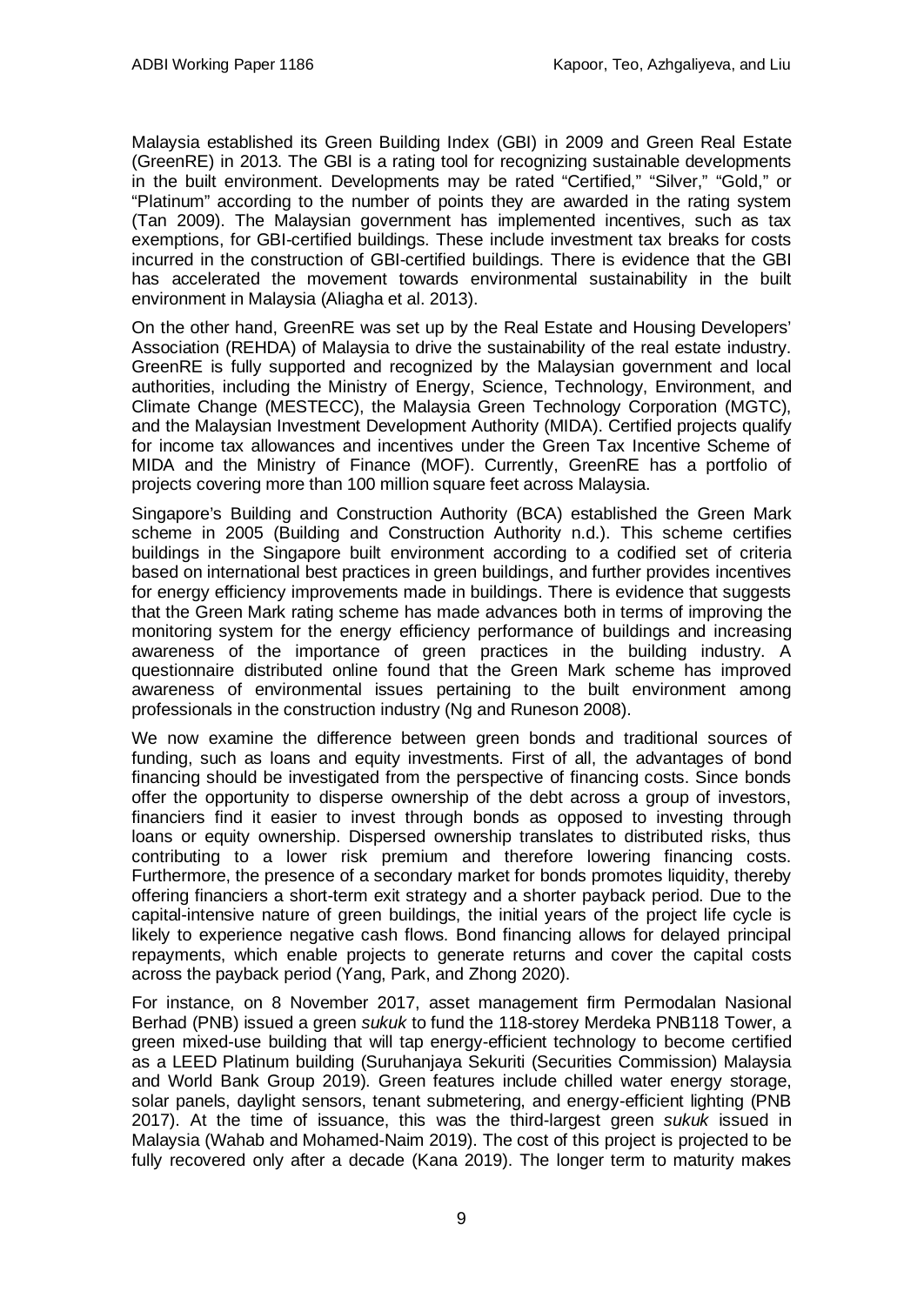green bonds more suitable as a source of finance (Asian Development Bank 2018), and the risk involved in this project makes green *sukuk* particularly appropriate for risk sharing between PNB and investors. While green building financing may be considered too risky by bank lenders, risk sharing between project developers and investors coheres with the tenets of Islamic financing, and green *sukuk* may fill a funding gap in this market (Asian Development Bank 2018). Second, lenders are reluctant to lend to green building projects due to the small ticket size, the often untransparent service contracts, and a lack of expertise on energy efficiency. In this sense, bonds are better able to draw on various sources of long-term institutional and household savings, since the bond market requires higher transparency in the provision of financial and other relevant information, thereby increasing the need for disclosure and access to information for all market participants (Peterson 2003).

Green bonds are more suited to green project financing than loans, as bank lenders may lack technical knowledge on energy efficiency financing (Woodroof 2009), and not prioritize environmental sustainability as a criterion in offering loans. Comparatively, investors in the green bond market are specifically interested in the greenness of the projects that they are supporting, and indicate that they favor the targeted nature of project financing, as they are able to perform their due diligence and learn more about how the projects they are considering funding contribute to sustainability (Wood and Grace 2011).

With regard to Singapore's case, transparency may have resulted in strong demand for a green bond issued by the Development Bank of Singapore (DBS). In July 2017, ahead of the issuance of a green bond for the financing of projects including MBFC T3 (Yoon 2017), DBS released its Green Bond Framework, a five-page document outlining criteria for the selection of green projects that will be funded by green bond proceeds (DBS Sustainability Council 2017). This document commits DBS to annual project audits and impact reporting (DBS Sustainability Council 2017), which increases transparency for investors.

Furthermore, the fact that the construction of MBFC T3 had been completed earlier in 2012 and the building had been awarded the Green Mark Gold Plus for sustainability measures built into the design of the structure increases the ability of investors to assess the impact of the building (MBFC n.d.). Indeed, MBFC T3 uses special glass, landscaping, sky terraces, and gardens to reduce the amount of heat absorbed by the surface, thereby reducing the cooling load. The building also monitors outdoor temperatures to adjust indoor air conditioning. Lighting, taps, toilets, and escalators are controlled by sensors. There is a system in place to collect condensed water droplets for the cleaning of the building facilities. The energy and water use of the building is also monitored and reported frequently (Chua 2015).

In Malaysia, Segi Astana Sdn Bhd issued their first ASEAN Green Bond, for MYR415 million (USD103.7 million), in January 2018. The proceeds are designated for the refinancing of the medium-term notes guaranteed by Danajamin Nasional Berhad to fund gateway@klia2 (Chandra and Ng 2017). Segi Astana Sdn Bhd has committed itself to reporting on the energy consumption, carbon emissions, and water use of the building annually so energy efficiency improvements may be monitored (Climate Bonds Initiative 2018c). In 2014, gateway@klia2 was provisionally given a GBI Gold rating ("Homegrown chain receives gold rating from Green Building Index" 2014). The green features of gateway@klia2 include rainwater harvesting and stream waste disposal, as well as daylight sensors in the parking lot and carbon dioxide sensors in the interior of the retail building (gateway@klia2 n.d.).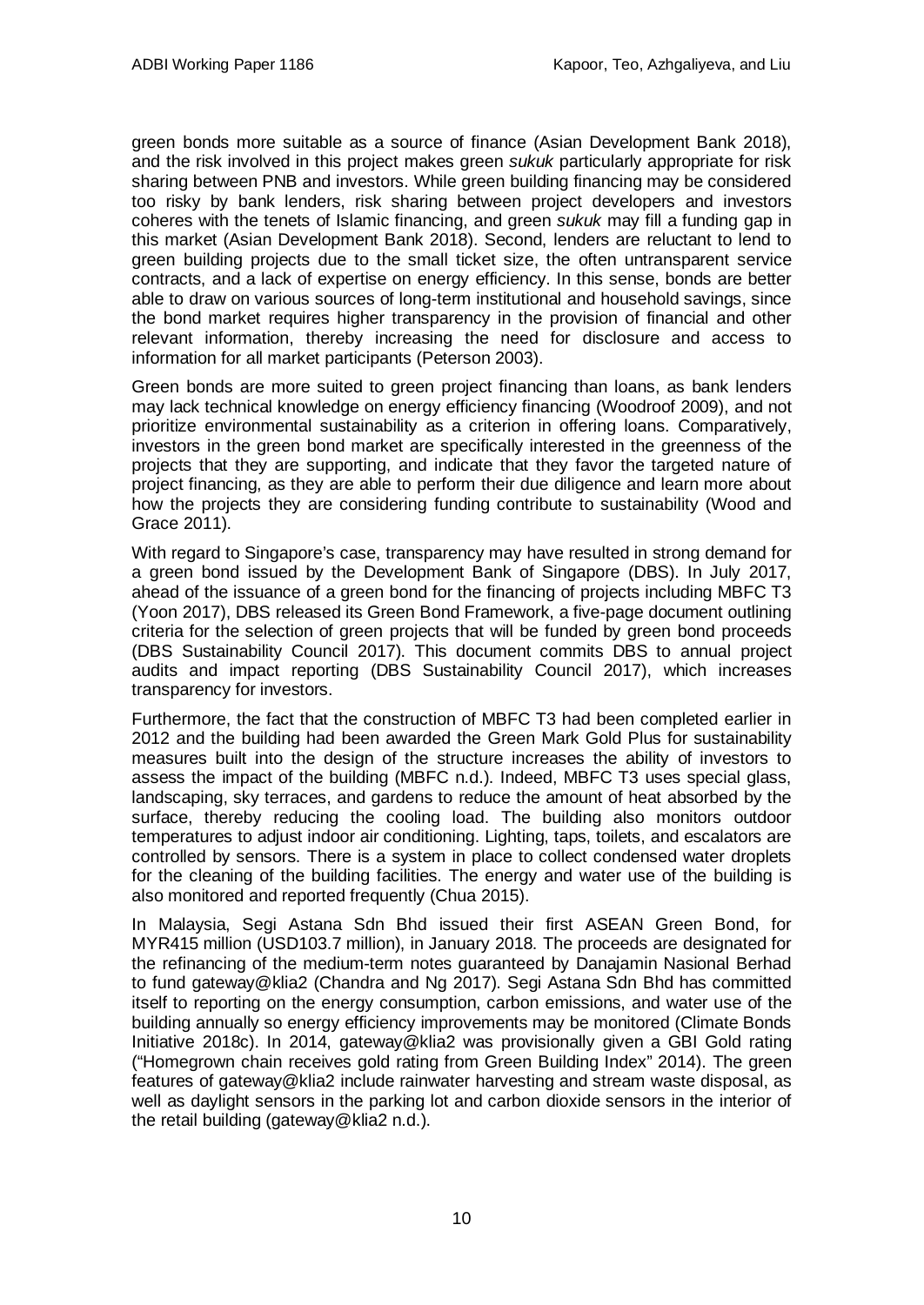In both of the above two examples, green bonds are a viable source of finance, because clear documentation of the sustainability features of the building makes investment attractive to market participants who place emphasis on environmental impact as an outcome of their investment. The codification and promulgation of local rating schemes for the greenness of buildings, Green Mark and the GBI, has also certainly contributed to acknowledging the environmental impact of energy efficiency features in these two buildings. Local certification schemes are useful as they benchmark the environmental impact of green building projects for which green bonds are issued against other buildings in the country, thereby providing investors with an objective and standardized basis for comparison. Furthermore, while investors may not be able to assess what absolute quantity of energy performance improvement should be considered large, green building certification provides a normative interpretation of the environmental impact of various buildings. Such features may not command a premium in other financing markets but are appreciated in the green bond market.

### <span id="page-14-0"></span>**3.4 Challenges for the Widespread Adoption of Green Bonds to Finance Green Buildings**

Green bonds address more financing barriers to energy efficiency than other financing instruments. The remaining challenges to unlock the full potential of the bond market are mainly twofold.

First, as project sponsors that wish to raise funds may not possess experience in creating a green bond framework, they may be averse to utilizing this financing mechanism, particularly in jurisdictions where a policy framework has not yet been established. Indeed, the process of creating such a framework has proved difficult and onerous, as it requires both a relatively advanced bond market and green building certification schemes (Lai 2019). Therefore, the costs of acquiring information on the process of issuing a green bond and the requirements to be met in such a process may deter potential market participants from entering, and these costs are compounded by inconsistency across, and ambiguity in, green bond standards (Ehlers and Packer 2017).

On the other hand, although green bonds are increasingly penetrating the ASEAN market, it is found that the current investors are more motivated by a green reputation or corporate social responsibility rather than a higher yield. Available literature finds that on average, there is no robust and significant yield premium or discount on green bonds, when comparing liquidity-adjusted yield premiums of green bonds to conventional bonds. However, green bonds certified by an external reviewer enjoy a discount of about 6 bps. Furthermore, green bonds that obtain a Climate Bonds Initiative certificate show a discount of around 15 bps. The findings suggest that a universally accepted greenness measure can benefit the development of the green bond market (Hyun, Park, and Tian 2020). Banga (2019) identifies perceived high transactional costs as one of the factors that deter firms from issuing green bonds. These barriers to adoption may all be overcome with a robust institutional framework and an increasing number of green bonds issued in ASEAN nations to build local capacity and expertise.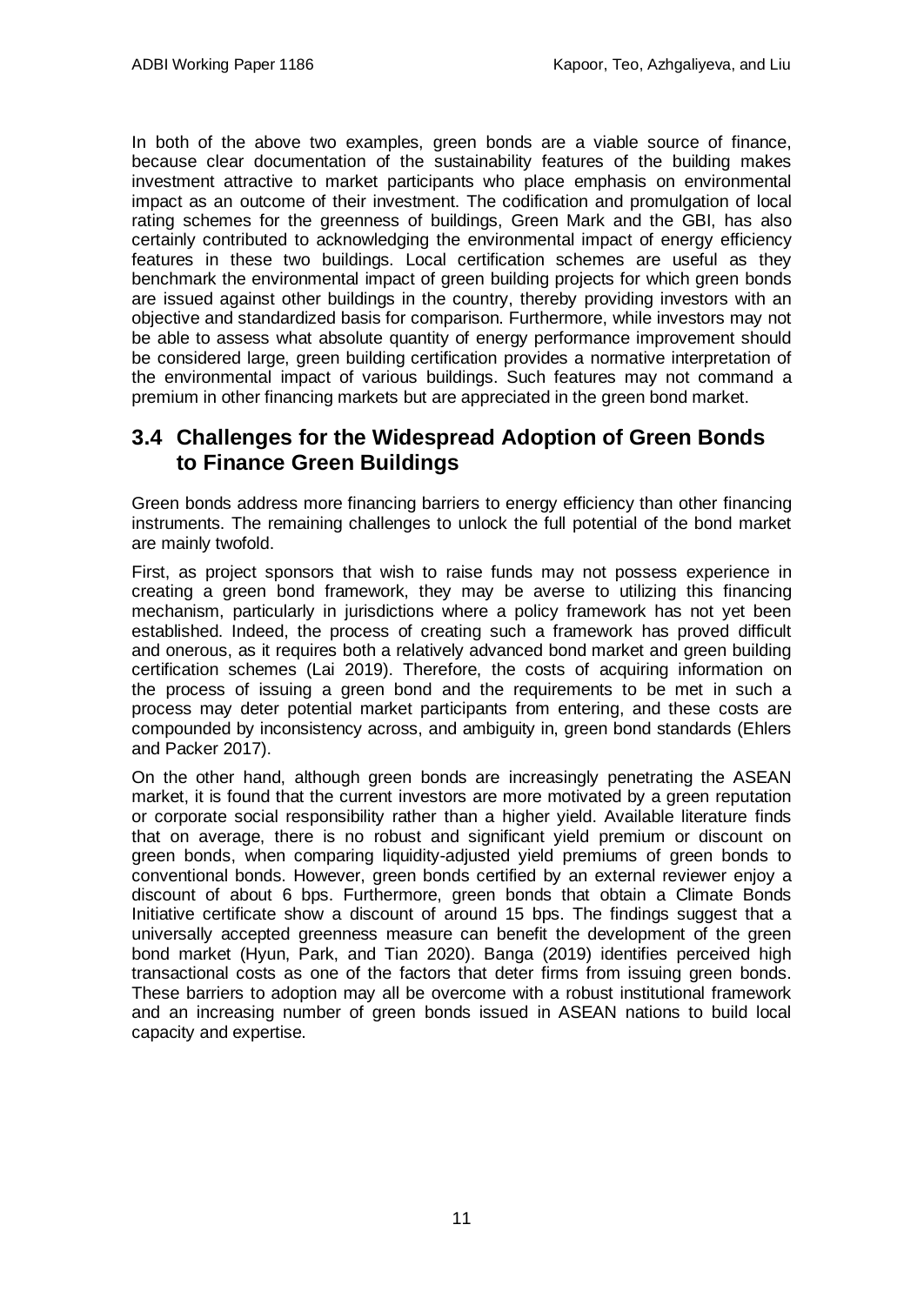# <span id="page-15-0"></span>**4. RECOMMENDATIONS AND CONCLUSION**

While green bonds have been successfully issued to raise funds for several green building projects, it is evident that, as laid out above, there remain issues in their widespread adoption as a financing mechanism for green buildings. This section concludes with policy recommendations for future use of green bonds for funding green building projects.

### <span id="page-15-1"></span>**4.1 Enabling the Demand for Green Bonds Through Information Provision**

There remains an information gap in the ASEAN market for green bonds since, as impact investing and the green bond market are in their nascent stages, market participants lack the technical expertise and institutional memory to appropriately assess the potential payoffs (Castillejos-Petalcorin et al. 2018). Castillejos-Petalcorin et al. (2018) further find empirical evidence that information on the environmental sustainability of the projects the green bond is meant to fund is associated with a payoff in market premium. Therefore, green bond issuers should increase the amount of information provided to potential investors, such that participation becomes more transparent and is associated with less risk.

As explained above, green building projects may enjoy an advantage in this regard, due to the available certification schemes through which they may gain credibility. However, since, under most rating systems, projects are only certified after completion, a pre-assessment of the building design and conditional conferment of a rating may be in order so as to fully capitalize on existing certification schemes. Additionally, a general increase in familiarity with green building certification schemes may make information on green building projects more accessible to investors, since certification validates the environmental impact of the project.

There are several ways through which ASEAN governments can facilitate local issuance of green bonds. One of the ways is to increase the number of consultations and information-sharing sessions to disseminate information on green bond standards and what constitutes greenness in accordance with such standards, in order to demystify the project requirements for issuing a green bond. Second, within the regional bloc, ASEAN corporations may establish a network to pool expertise and information on key green bond issuance tasks that may be difficult for first-time issuers such as the drafting of a green bond framework and the marketing of green bonds. A third solution that governments may implement is to subsidize the transaction costs incurred in the issuance of a green bond, as suggested in Banga (2019). Such a scheme already exists in Singapore, where the Monetary Authority of Singapore (MAS) began the Sustainable Bond Grant Scheme that subsidizes eligible costs associated with the issuance of a green bond (Monetary Authority of Singapore n.d.).

## <span id="page-15-2"></span>**4.2 Endorsement of Green Buildings Through Building Codes**

In addition to increasing access to, and the amount of information on, projects, we further note that it is no coincidence that Malaysia and Singapore, the two countries in ASEAN with the largest focus on green building initiatives and which have established supplementary incentive schemes, have the highest number of green bonds issued for green building projects. Governments in all ASEAN member states should actively encourage higher environmental sustainability in the built environment and cooperate with local building developers to increase environmental awareness and knowledge of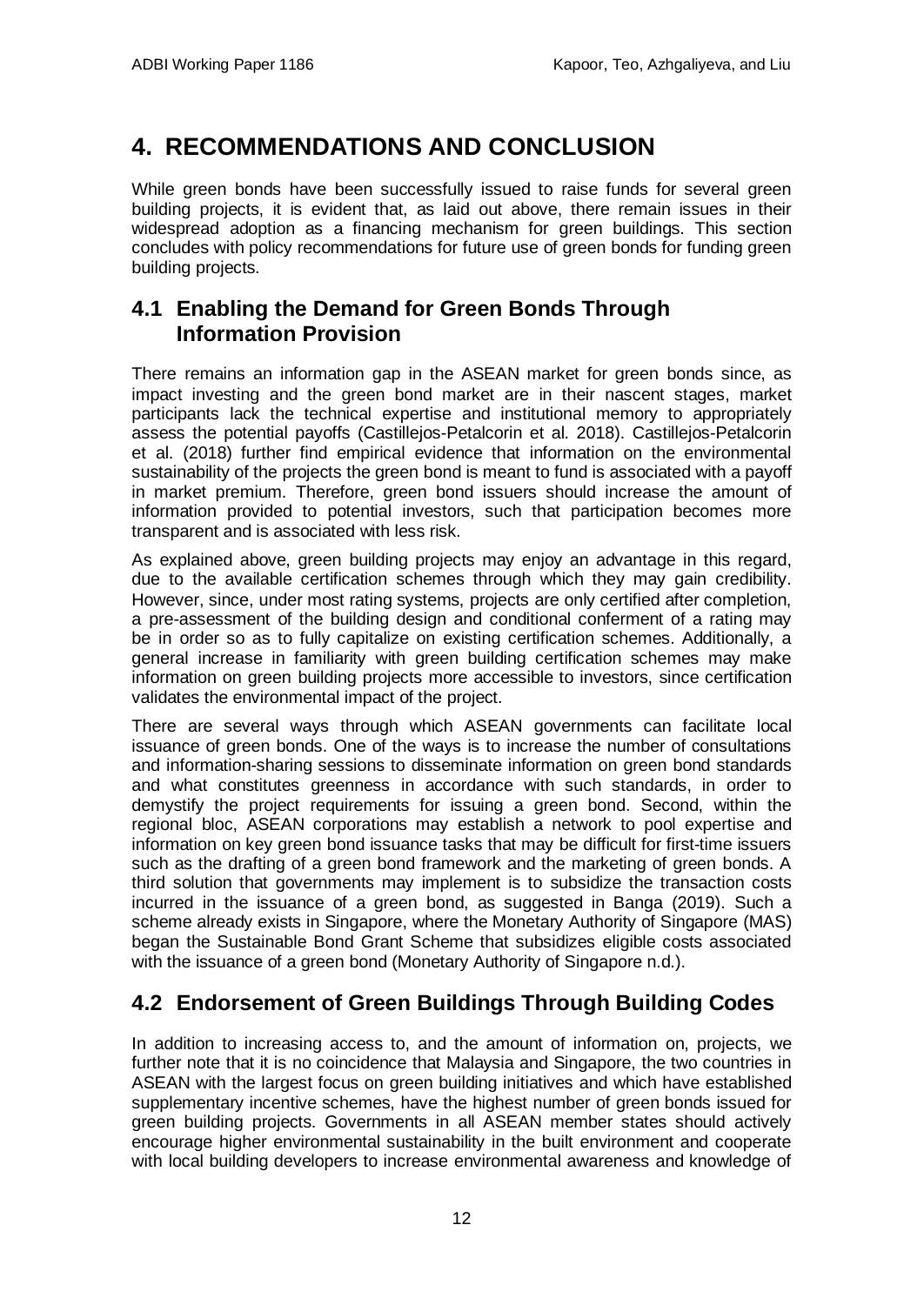developments in green buildings. Where possible, incentive schemes may also be initiated to further defray the costs associated with energy efficiency improvements in buildings.

The lack of investment in green buildings and energy efficiency may be attributed to these investments being "less visible" than renewable energy investments, primarily due to the lack of a credible, uniform, and standardized building energy performance certification and rating system adopted in many countries. Due to the asymmetry in visibility, banks are disproportionately more interested in funding renewable energy than energy efficiency investments due to the former's clear revenue streams and benefits. In Malaysia, it was noted that a noticeable lack of transparency in service contracts between project developers and financial institutions, as well as ambiguous project approvals, led to underinvestment in energy-efficient technologies (ACE 2019). In the absence of visibility, energy efficiency investments become hard to value (UN ESCAP 2012).

### <span id="page-16-0"></span>**4.3 Promoting Local Currency Bond Financing Through Domestic Institutional Investors**

There are few responsible, sustainable, or green investment mandates among domestic institutional investors across ASEAN. The size of the domestic finance sectors, particularly nonbank institutional investors, is relatively small relative to the needed infrastructure investments (ADB 2018). Therefore, increasing the demand of domestic institutional investors for green bonds is essential for catalyzing the market-driven development of domestic green bond issuance. For this, there is a need to link the importance of green bond markets to the countries' nationally determined contributions as part of the Paris Agreement or overall Sustainable Development Goals. This would lead to increased awareness of various institutional investors accessing local markets.

Meanwhile, it is also important to develop a sound framework for public and private partnerships (PPPs) in the domestic market. PPPs are known for their efficiency in delivering public infrastructure and services. Technical skills and experience may be lacking within many public entities responsible for infrastructure development, and thus collaboration with the private sector to pool expertise is in order. A shift away from a low-bid approach in infrastructure procurement towards evaluating life cycle costs is recommended to improve the quality of infrastructure projects. The PPP model works well to embed life cycle costs of green buildings in the procurement process. A survey of the literature finds that PPP is more costly than public procurement (Petersen 2019). Makovšek (2013) finds evidence that risk cannot fully account for this increase in cost. Theoretically, firms with relevant expertise should be better able to assess and optimize life cycle costs in further maintenance and operation of green buildings (Makovšek 2013).

In conclusion, the potential for green bonds as a funding source for green buildings in ASEAN is not to be underestimated. While the green bond market in ASEAN is currently small, there is large potential for growth. Green bonds can complement traditional modes of financing for green buildings, such as bank loans. This paper highlights the need for the market to provide information on greenness. Extant certification schemes for green buildings lend to the credibility of green building projects and information availability with the green bond markets, increasing the attractiveness of green bonds issued for green building projects. Individual bond issuers should work towards audits of their projects, and government agencies should consider conditionally certifying projects based on the blueprints for construction.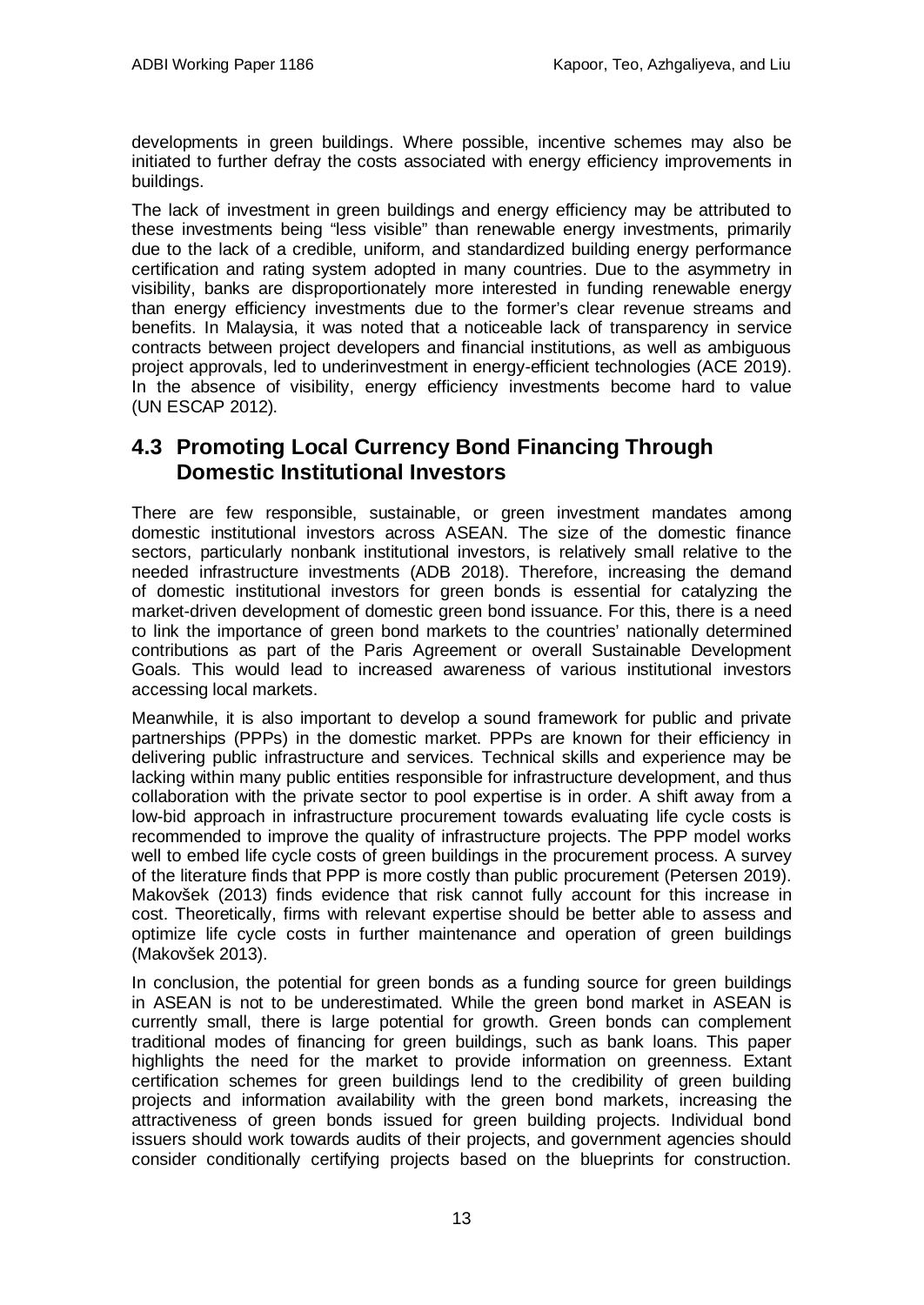Furthermore, government endorsement through establishing green building targets and promoting awareness of, and attention to, the energy efficiency of buildings will be a further step towards tapping green bond markets as a source of financing for green building projects in countries in ASEAN. Finally, governments should encourage local currency bond financing through institutional investors. Overall, green bonds are a suitable mechanism for financing green buildings, and governments and building developers should give closer scrutiny to this source of funding.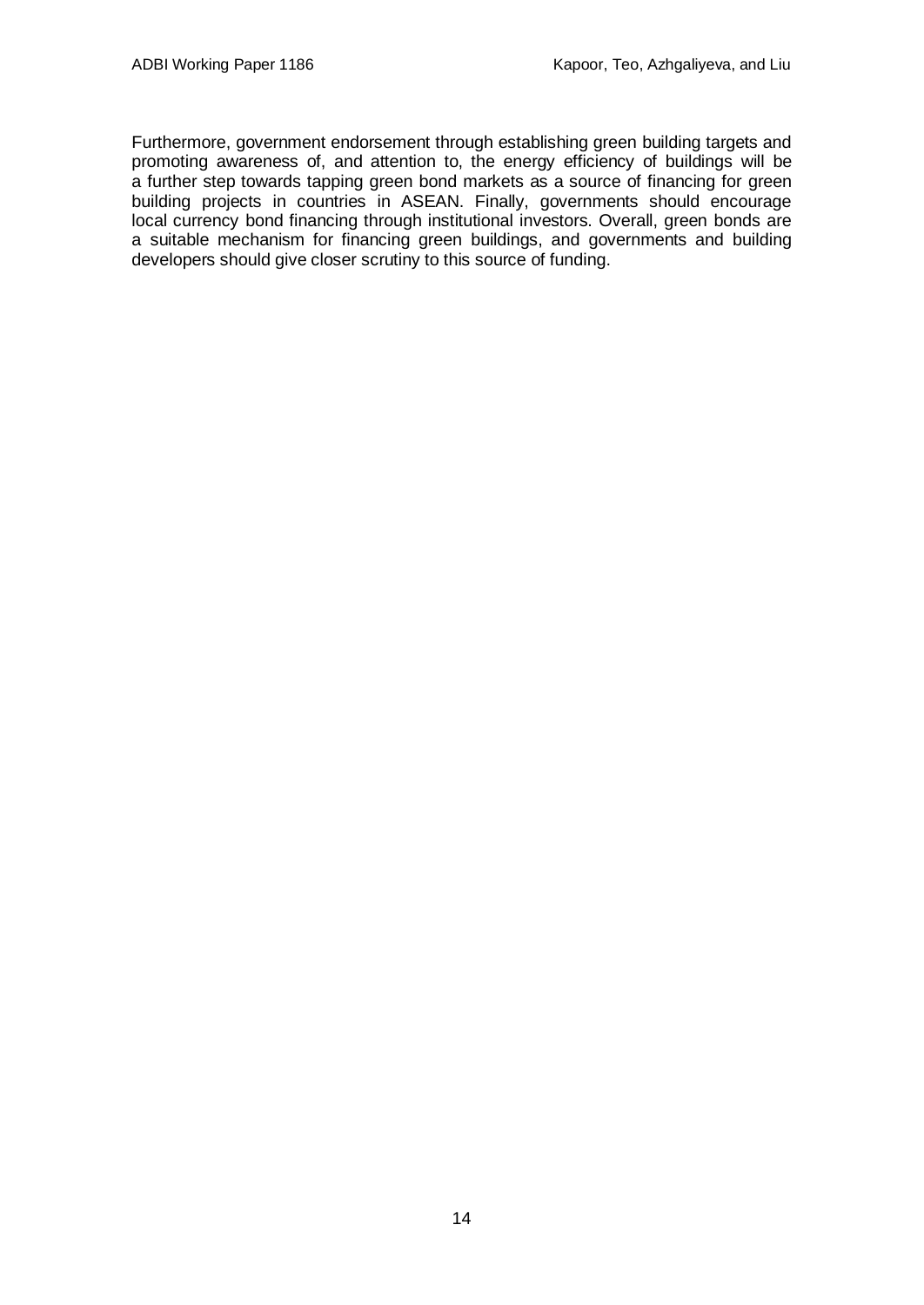## <span id="page-18-0"></span>**REFERENCES**

- AC Energy. (n.d.). AC Energy Our Businesses. Retrieved from https://www.acenergy.com.ph/our-businesses/.
- ACE. (2019). *Mapping of Energy Efficiency Financing in ASEAN*.

ACMF. (2018). *ASEAN Green Bond Standards*.

- Addae-Dapaah, K., and Chieh, S. J. (2011). Green Mark Certification: Does the Market Understand? *Journal of Sustainable Real Estate*, *3*(1), 162–191. https://doi.org/ 10.5555/jsre.3.1.u6k03v6l60003072.
- Alam, N., Duygun, M., and Ariss, R. T. (2016). Green Sukuk: An Innovation in Islamic Capital Markets. In A. Dorsman, Ö. Arslan-Ayaydin, and M. B. Karan (Eds.), *Energy and Finance: Sustainability in the Energy Industry*. https://doi.org/ 10.1007/978-3-319-32268-1.
- Aliagha, G. U., Hashim, M., Sanni, A. O., and Ali, K. N. (2013). Review of Green Building Demand Factors for Malaysia. *Journal of Energy Technologies and Policy*, *3*(11), 471–478.

Arthaland Corporation. (n.d.). Arthaland – About Us.

- Asia Pacific Energy. (2013). *CAMBODIA: National Policy, Strategy and Action Plan on Energy Efficiency in Cambodia*.
- Asian Development Bank. (2013). *Same Energy, More Power: Accelerating Energy Efficiency in Asia*. Retrieved from https://www.adb.org/sites/default/files/publication/30289/same-energy-morepower.pdf.
- ———. (2018). *Promoting Green Local Currency-Denominated Bonds for Infrastructure Development in ASEAN + 3*.
- Azhgaliyeva, D., Kapoor, A., and Liu, Y. (2020). Green Bonds for Financing Renewable Energy and Energy Efficiency in South-East Asia: A Review of Policies. *Journal of Sustainable Finance and Investment*, *10*(2), 113–140.
- Azhgaliyeva, D., Kapsalyamova, Z., and Low, L. (2019). Implications of Fiscal and Financial Policies. In J. Sachs, W. T. Woo, N. Yoshino, and F. Taghizadeh-Hesary (Eds.), *Unlocking Green Finance and Green Investment in Handbook on Green Finance: Energy Security and Sustainable Development* (pp. 427–457). Singapore: Springer.
- Azhgaliyeva, D., and Liddle, B. (2020). Introduction to the Special Issue: Scaling Up Green Finance in Asia. *Journal of Sustainable Finance and Investment*, *10*(2), 83–91. https://doi.org/https://doi.org/10.1080/20430795.2020.1736491.
- Baker, J. (2019, April 2). Singapore Leads Way as Asian Developers Wake Up to Climate Risk. *Ethical Corporation*.
- Banga, J. (2019). The Green Bond Market: A Potential Source of Climate Finance for Developing Countries. *Journal of Sustainable Finance and Investment*, *9*(1), 17–32. https://doi.org/https://doi.org/10.1080/20430795.2018.1498617.
- Bank for International Settlements. (2019). *BIS Statistics: Charts (annexes), Bank of International Settlements Quarterly Review Statistics*.
- BioDiversity Finance Initiative. (2018). *Indonesia Is Tapping into Sovereign Green Sukuk for Financing Biodiversity*.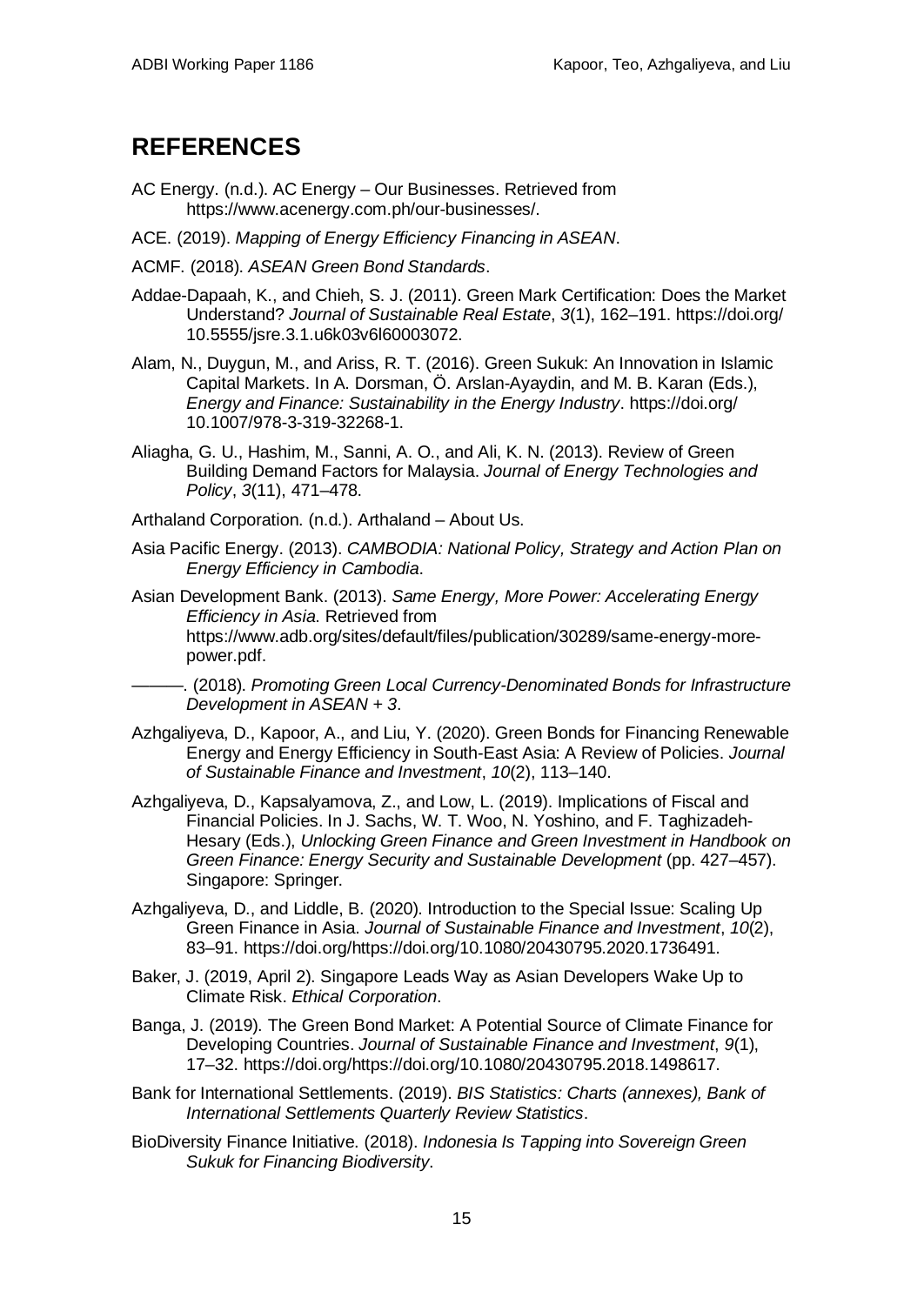Building and Construction Authority. (n.d.). About BCA Green Mark Scheme.

- Castillejos-Petalcorin, C., Park, D., Puongsophol, K., Tian, S., and Yamadera, S. (2018). Green Local Currency Bonds and Infrastructure Development in ASEAN+3. In *Promoting Green Local Currency Bonds for Infrastructure Development in ASEAN+3* (pp. 291–324). Asian Development Bank.
- Chandra, D., and Ng, C. (2017). *Segi Astana Sdn Bhd ASEAN Green Bond Proposed Medium-Term Note Facility of RM 430.0 Million: Second Opinion Report*.
- Chua, J. (2015, April 7). What makes Marina Bay Financial Centre tick. *Eco Business*. Retrieved from https://www.eco-business.com/news/what-makes-marina-bayfinancial-centre-tick/.
- CICERO. (2017). *"Second Opinion" on Tadau Energy's Green Sukuk Framework*.

Climate Bonds Initiative. (2018a). *ASEAN Green Finance: State of the Market 2018*.

- ———. (2018b). *Green Bond Fact Sheet: Mudajaya Group Berhad (Sinar Kamiri)*.
- ———. (2018c). *Green Bond Fact Sheet: Segi Astana Sdn Bhd*.
- ———. (2018d). *Green Bond Fact Sheet: Star Energy Geothermal (Wayang Windu) Ltd*.
- ———. (2019). *ASEAN Green Financial Instruments Guide*.
- ———. (2020). *Green Bond Fact Sheet: Soilbuild Group Holdings*.
- Culiao, R., Tae, S., and Kim, R. (2018). A Review of the Philippine Green Building Rating System, BERDE, in Comparison with G-SEED and LEED. *International Journal of Sustainable Building Technology and Urban Development*, 9(2), 87–94.
- DBS Sustainability Council. (2017). *Green Bond Framework*.
- Deng, Y., and Wu, J. (2014). Economic Returns to Residential Green Building Investment: The Developers' Perspective. *Regional Science and Urban Economics*, *47*, 35–44. https://doi.org/https://doi.org/10.1016/ j.regsciurbeco.2011.04.004.
- Dumlao-Abadilla, D. (2019). RCBC Raises \$300M via Sale of "Sustainability" Bonds. *Philippine Daily Inquirer*. Retrieved from https://business.inquirer.net/278490/ rcbc-raises-300m-via-sale-of-sustainability-bonds.
- Dwaikat, L. N., and Ali, K. N. (2018). The Economic Benefits of a Green Building – Evidence from Malaysia. *Journal of Building Engineering*, *18*, 448–453. https://doi.org/https://doi.org/10.1016/j.jobe.2018.04.017.
- Ehlers, T., and Packer, F. (2017). Green Bond Finance and Certification. *BIS Quarterly Review*, (September), 89–104. https://doi.org/10.1626/pps.14.331.
- Eichholtz, P., Kok, N., and Quigley, J. M. (2013). The Economics of Green Building. *The Review of Economics and Statistics*, *95*(1), 50–63. https://doi.org/ https://doi.org/10.1162/REST\_a\_00291.
- Fesselmeyer, E. (2018). The Value of Green Certification in the Singapore Housing Market. *Economics Letters*, *163*, 36–39. https://doi.org/https://doi.org/ 10.1016/j.econlet.2017.11.033.
- Filkova, M., Boulle, B., Frandon-Martinez, C., Giorgi, A., Giuliani, D., Meng, A., and Rado, G. (2018). *Bonds and Climate Change: The State of the Market 2018*.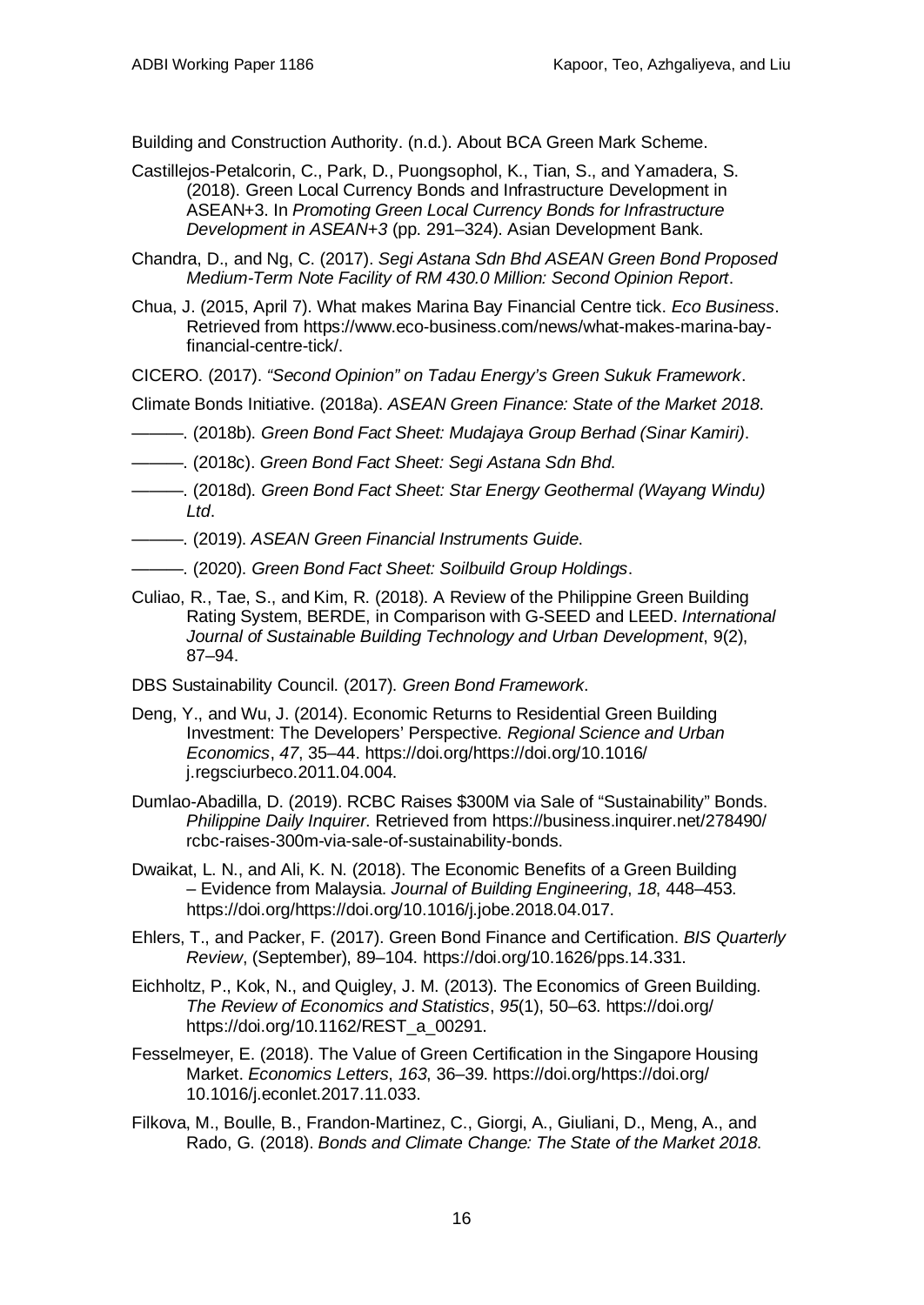gateway@klia2. (n.d.). *Segi Astana Sdn Bhd - Issuer's Green Bond Framework*.

- Hamid, Z. A., Foo, C., Roslan, A. F., Ali, M. C., Zain, M. Z. M., Noor, M. S. M., and Kilau, N. M. (2014). Towards a National Green Building Rating System for Malaysia. *Malaysian Construction Research Journal*, *14*(1), 1–16.
- Heinzle, S. L., Boey, A., and Low, M. (2013). The Influence of Green Building Certification Schemes on Real Estate Investor Behaviour: Evidence from Singapore. *Urban Studies*, *50*(10), 1970–1987. https://doi.org/https://doi.org/ 10.1177/0042098013477693.
- Hill, T. (2017, April 19). Why Has Asia Been Slow to Catch on to Green Buildings? *Eco-Business*. Retrieved from https://www.eco-business.com/news/why-has-asiabeen-slow-to-catch-on-to-green-buildings/.
- Ho, K. H., Rengarajan, S., and Lum, Y. H. (2013). "Green" Buildings and Real Estate Investment Trust's (REIT) Performance. *Journal of Property Investment and Finance*, *31*(6), 545–574. https://doi.org/https://doi.org/10.1108/JPIF-03-2013- 0019.
- Homegrown Chain Receives Gold Rating from Green Building Index. (2014, July 5). *The Star*. Retrieved from https://www.thestar.com.my/news/community/ 2014/07/05/homegrown-chain-receives-gold-rating-from-green-building-index.
- Hyun, S., Park, D., and Tian, S. (2020). The Price of Going Green: The Role of Greenness in Green Bond Markets. *Accounting and Finance*, *60*(1), 73–95. https://doi.org/https://doi.org/10.1111/acfi.12515.
- ICMA. (2018). ICMA Green Bond Principles. Retrieved from https://www.icmagroup.org/green-social-and-sustainability-bonds/green-bondprinciples-gbp/.
- IFC. (2019). *Green Buildings: A Finance and Policy Blueprint for Emerging Markets*.

International Energy Agency. (2017a). *Energy Technology Perspectives 2017*.

- ———. (2017b). *Market Report Series: Energy Efficiency 2017*.
- ———. (2019a). *Market Report Series: Energy Efficiency 2019*.
- ———. (2019b). *Southeast Asia Energy Outlook 2019*.
- Kana, G. (2019, September 25). PNB: Merdeka 118 to Break Even in 10 years. *The Star*. Retrieved from https://www.thestar.com.my/business/businessnews/2019/09/25/pnb-merdeka-118-to-break-even-in-10-years.
- Lai, K. (2019). DEAL: Analysing ASEAN's Debut CBI-Certified Green Bond. *International Financial Law Review*. Retrieved from https://www.iflr.com/article/ b1lmx9dgb2v89l/analysing-aseans-debut-cbi-certified-green-bond.
- Makovšek, D. (2013). Public–Private Partnerships, Traditionally Financed Projects, and their Price. *Journal of Transport Economic and Policy*, *47*(1), 143–155.
- MBFC. (n.d.). Sustainability. Retrieved from https://mbfc.com.sg/sustainability/.
- Monetary Authority of Singapore. (n.d.). *Sustainable Bond Grant Scheme*. Retrieved from https://www.mas.gov.sg/schemes-and-initiatives/sustainable-bond-grantscheme.
- Muhmad, S. N., and Muhmad, S. N. (2018). Potential Development of Sukuk in Competitive Market. *International Journal of Business and Management*, *2*(2), 26–29. https://doi.org/10.26666/rmp.ijbm.2018.2.4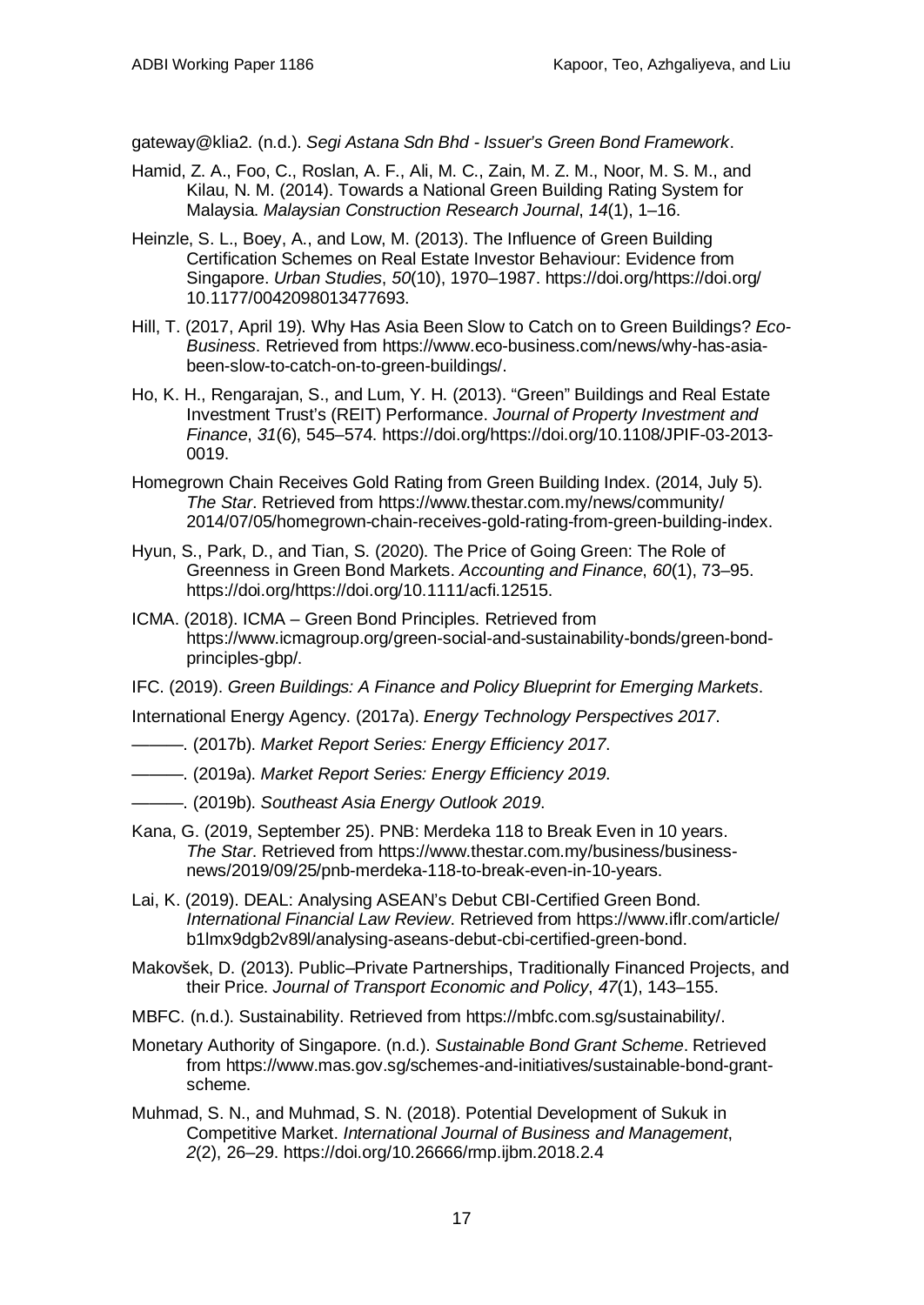- Ng, K., and Runeson, G. (2008). An Evaluation of the Effectiveness of the Green Building Performance Tool in Singapore. *World Sustainable Building Conference*.
- Nguyen, H.-T., and Gray, M. (2016). A Review on Green Building in Vietnam. *Sustainable Development of Civil, Urban and Transportation Engineering Conference*, 314–321.
- Noonan, P. (2018). Green Building Schemes and Take-up in Indonesia.
- Patrini, M. (2019). Bank of Philippine Islands's \$300 Million Green Bonds Issuance. *Global Legal Chronicle*. Retrieved from https://www.globallegalchronicle.com/bank-of-philippine-islandss-300-milliongreen-bonds-issuance/.
- Petersen, O. H. (2019). Evaluating the Costs, Quality, and Value for Money of Infrastructure Public-Private Partnerships: A Systematic Literature Review. *Annals of Public and Cooperative Economics*, *90*(2), 227–244. https://doi.org/ https://doi.org/10.1111/apce.12243.
- Peterson, G. E. (2003). *Banks or Bonds? Building a Municipal Credit Market*. Retrieved from http://www.oecd.org/greengrowth/21559374.pdf.
- PNB. (2017). *PNB Merdeka Ventures Sdn Berhad Green Sukuk Framework*.
- Poe, L. E. (2017). *Hitting the Mark: Optimizing the Value of the Singaporean Green Mark Certification*.
- PT SMI. (2018). *PT SMI Green Bond/Green Sukuk Framework*.
- Robinson, S., Simons, R., Lee, E., and Kern, A. (2016). Demand for Green Buildings: Office Tenants' Stated Willingness-to-Pay for Green Features. *Journal of Real Estate Research*, *38*(3), 423–452. https://doi.org/10.5555/0896-5803.38.3.423.
- Shah, V. (2017, April 10). CDL Becomes First Singapore Company to Issue Green Bond. *Eco-Business*. Retrieved from https://www.eco-business.com/news/cdlbecomes-first-singapore-company-to-issue-green-bond/#:~:text=Singapore% 20property%20giant%20City%20Developments%20Limited%20(CDL)%20on% 20Thursday%20issued,city%2Dstate%20to%20do%20so.&text=CDL's%20bond %20was%20issued%20by,CDL%20Properties%20borrowed%20from%20CDL.
- Shi, Z., and Zhang, X. (2011). Analyzing the Effect of the Longwave Emissivity and Solar Reflectance of Building Envelopes on Energy-Saving in Buildings in Various Climates. *Solar Energy*, *85*(1), 28–37. https://doi.org/https://doi.org/ 10.1016/j.solener.2010.11.009.
- Suruhanjaya Sekuriti (Securities Commission) Malaysia, and World Bank Group. (2019). *Islamic Green Finance: Development, Ecosystem and Prospects*. Retrieved from https://www.sc.com.my/api/documentms/download.ashx ?id=a86707ce-07e0-4c75-9e45-7ad7bca6f540.
- Sustainalytics. (2017). *Sindicatum Renewable Energy Company Green Bond: Second Opinion by Sustainalytics*.
- Tan, L. M. (2009). *The Development of GBI Malaysia (GBI)*. Retrieved from https://www.greenbuildingindex.org/Files/Resources/GBI Documents/20090423 – The Development of GBI Malaysia.pdf.
- Taylor, R. P., Govindarajalu, C., Levin, J., Meyer, A. S., and Ward, W. A. (2008). *Financing Energy Efficiency: Lessons from Brazil, China, India, and Beyond*.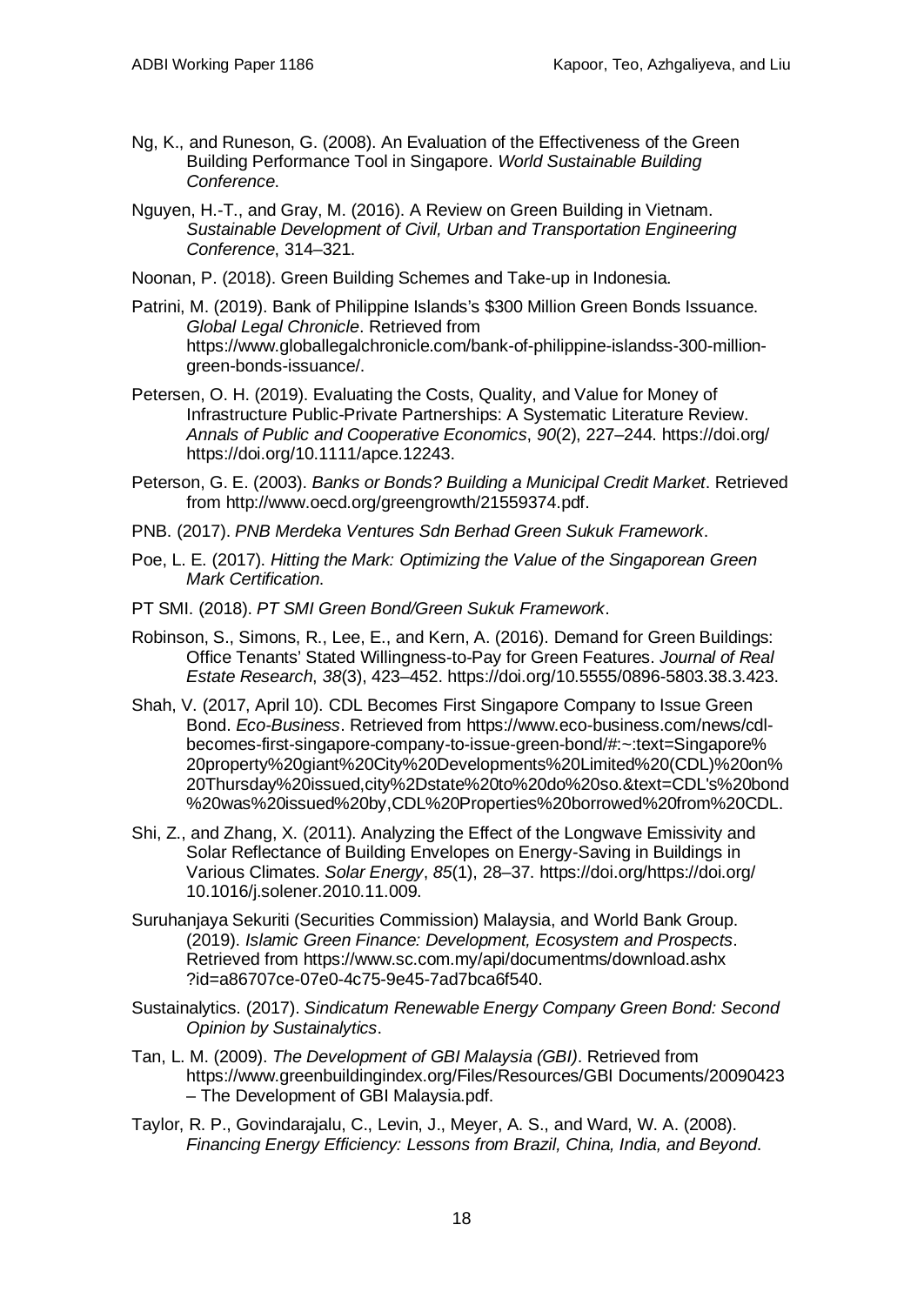- Thambipillai, P., and Pang, L. L. (2019). Urban Service Delivery and Access: The Special Case of Brunei Darussalam. *New Urban Agenda in Asia-Pacific*, 251–278.
- Thanakan, K., and Inkarojrit, V. (2018). Understanding and Importance of Architects toward Thai's Rating for Energy and Environmental Sustainability (TREES). *Built Environment Inquiry Journal*, *17*(2), 1–10.
- UN ESCAP. (2012). *Low Carbon Green Growth Roadmap for Asia and the Pacific*.
- UNEP. (2002). *Reforming Energy Subsidies*.
- Wahab, M. Z., and Mohamed-Naim, A. (2019). Malaysian Initiatives to Support Sustainable and Responsible Investment (SRI) Especially through Sukuk Approach. *Journal of Emerging Economics and Islamic Research*, *7*(3), 44–54. https://doi.org/https://doi.org/10.24191/jeeir.v7i3.6789.
- Wan, K., Li, D., Liu, D., and Lam, J. (2011). Future Trends of Building Heating and Cooling Loads and Energy Consumption in Different Climates. *Building and Environment*, *46*(1), 223–234. https://doi.org/https://doi.org/10.1016/ j.buildenv.2010.07.016.
- Wood, D., and Grace, K. (2011). *A Brief Note on the Global Green Bond Market*. Retrieved from https://iri.hks.harvard.edu/files/iri/files/iri\_note\_on\_the \_global\_green\_bonds\_market.pdf.
- Woodroof, E. A. (2009). Financing Energy Management Projects. In A. Thumann and E. Woodroof (Eds.), *Energy Project Financing: Resources and Strategies for Success* (pp. 3–50). The Fairmont Press, Inc.
- World Green Building Council. (n.d.). About Green Building.
- Yang, L., Park, D., and Zhong, S. (2020). Meeting New Realities in the Era of Smart Grids: Implications for Energy Infrastructure Investment and Financing in Asia. In B. Susantono, D. Park, and S. Tian (Eds.), *Infrastructure Financing in Asia* (pp. 113–152). World Scientific Publishing Co. Pte. Ltd.
- Yoon, F. (2017, July 18). DBS Takes Orders for Singapore's First Offshore Green Bonds. *Reuters*. Retrieved from https://www.reuters.com/article/dbs-bondsgreen/dbs-takes-orders-for-singapores-first-offshore-green-bondsidUSL3N1K91IG.
- Zweigwhite. (2010). *5 Must-Know A/E Lessons in Green Building* (K. Hiltz, Ed.). Zweigwhite.